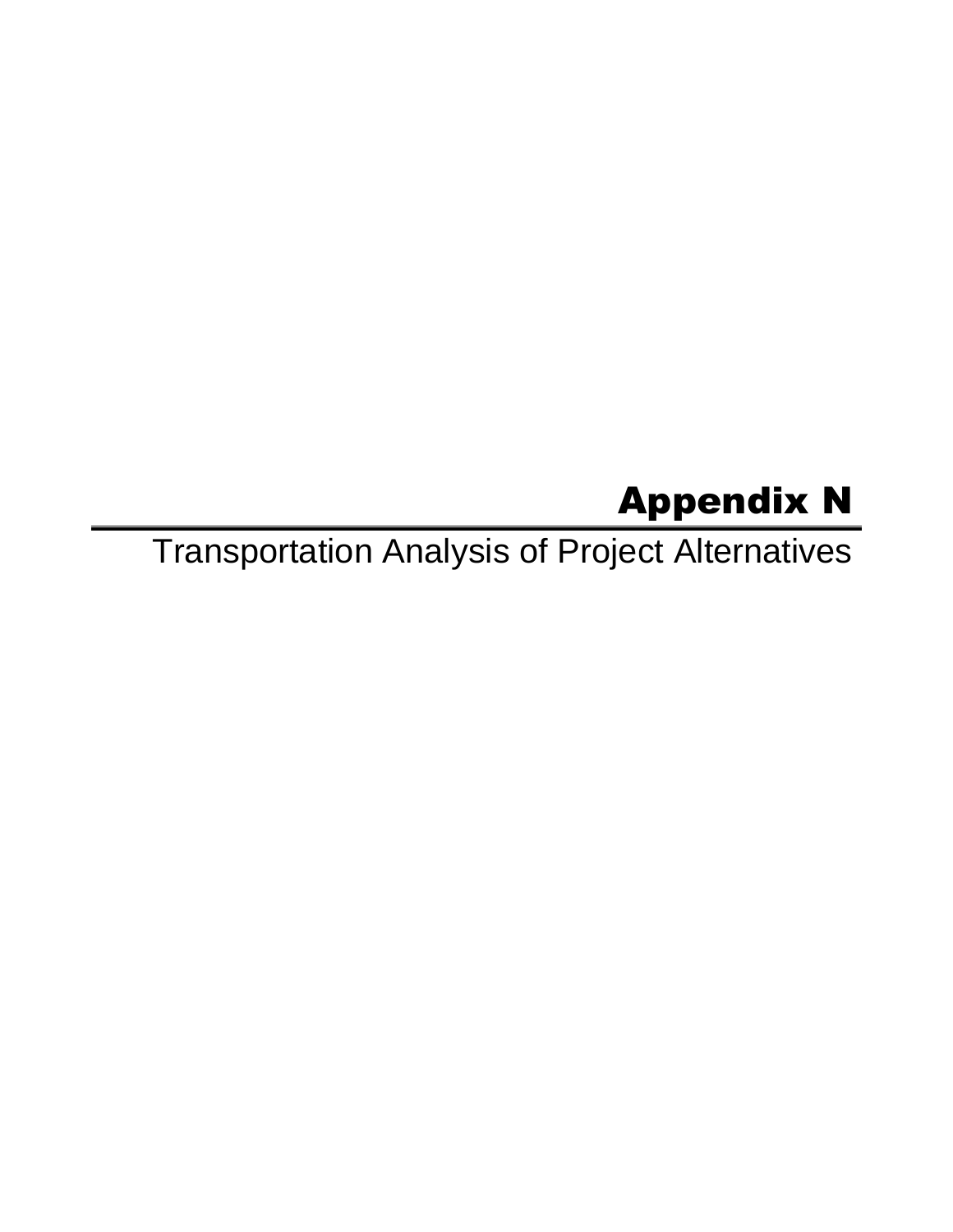

#### **MEMORANDUM**

| TO:          | Brad Napientek, Eyestone Environmental                                                                                        |                   |
|--------------|-------------------------------------------------------------------------------------------------------------------------------|-------------------|
| <b>FROM:</b> | Sarah M. Drobis, P.E., Emily Wong, P.E., and Lauren Mullarkey-Williams                                                        |                   |
| DATE:        | January 6, 2022                                                                                                               |                   |
| RE:          | Transportation Analysis of Project Alternatives for the<br>1000 Seward Mixed-Use Development Project<br>Hollywood, California | <b>Ref: J1780</b> |

This memorandum presents the findings of the California Environmental Quality Act (CEQA) analysis of the alternative land use configurations (Alternatives) of the proposed 1000 Seward Mixed-Use Development Project (Project) in the *Hollywood Community Plan* (Los Angeles Department of City Planning [LADCP], 1988) (the Hollywood Community Plan) area of the City of Los Angeles, California (City). The analysis of Alternatives is based on the City's *Transportation Assessment Guidelines* (Los Angeles Department of Transportation [LADOT], July 2020) (TAG) addressing the CEQA guidelines and thresholds.

This CEQA analysis of Alternatives was prepared consistent with the methodology, assumptions, and analysis presented in *Transportation Assessment for the 1000 Seward Mixed-Use Development Project* (Gibson Transportation Consulting, Inc. [GTC], May 2021) (Transportation Assessment), where applicable. The Transportation Assessment was reviewed and approved by LADOT via an inter-departmental memorandum to the Department of City Planning on August 12, 2021*.*

## **PROJECT DESCRIPTION**

As detailed in the Transportation Assessment, the Project proposes construction of a 10-story mixed-use development (with an additional rooftop level for mechanical equipment), with new office, restaurant, and retail uses totaling 150,600 square feet (sf). The Project would develop 136,200 sf of office uses, 12,200 sf of restaurant uses (of which 6,100 sf may be used for an entertainment use), and 2,200 sf of retail uses. Parking for the Project would be provided within four subterranean levels and four fully enclosed and mechanically ventilated above grade levels, with vehicular access provided via one driveway along Hudson Avenue. Pedestrian and bicycle access to the Project would be provided via the commercial plaza entrance along Romaine Street. Short-term and long-term bicycle parking spaces would be located on the ground floor adjacent to the plaza. The existing 8,442 sf of office and 2,551 sf restaurant uses on the Project Site would be demolished to accommodate the Project. The Project is anticipated to be completed in Year 2025.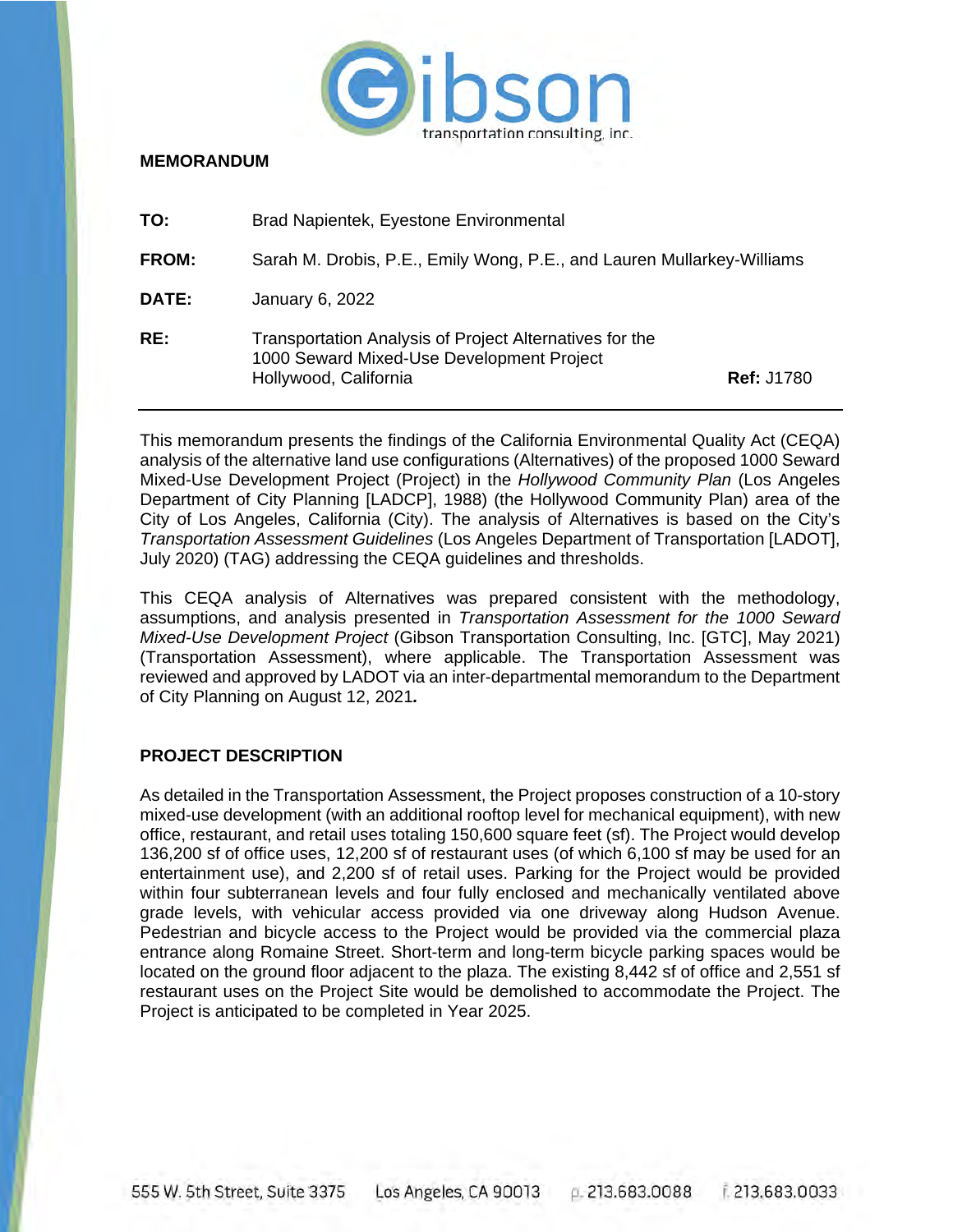## **ALTERNATIVES**

The following three Alternative land use configurations for the Project were identified:

- Alternative 1, No Project/No Build Alternative, assumes that the Project would not be approved, no new permanent development would occur within the Project Site, and the existing media/production space, restaurant, and surface parking lot at the Project Site would remain. This Alternative would not generate additional vehicle trips and, therefore, a CEQA analysis for this Alternative was not conducted.
- Alternative 2, Hollywood Community Plan Update Compliant Alternative, considers development of the Project Site in accordance with the Hollywood Community Plan Update's proposed Limited Industrial land use designation of the western half of the Project Site, which would be applied to the entire Project Site. Alternative 2 would replace the 10,993 sf of existing uses with 102,450 sf of development consisting of 92,200 sf of media office, 8,700 sf of ground floor restaurant, and 1,550 sf of ground floor retail. Up to 210 vehicle parking spaces and 40 bicycle parking spaces within three subterranean parking levels, one at-grade level, and two above grade levels would be provided. Consistent with the Project, vehicular access for Alternative 2 would be provided via one full access driveway along Hudson Avenue.
- Alternative 3, Existing Zoning Compliant Alternative Use Alternative, considers development of the Project Site in accordance with the existing zoning of the western half of the Project Site, which would be applied to the entire Project Site. Alternative 3 would replace the 10,993 sf of existing uses with 51,225 sf of new media production use. Up to 105 vehicle parking spaces and 15 bicycle parking spaces would be provided within two subterranean levels. Consistent with the Project, vehicular access for Alternative 3 would be provided via one full access driveway along Hudson Avenue.

## **TRIP GENERATION**

Consistent with the Transportation Assessment, trip generation estimates for each Alternative were developed using published rates from *Trip Generation Manual, 10th Edition* (Institute of Transportation Engineers, 2017). Table 1 provides a summary of the trip generation estimates for each Alternative, with specific detailed calculations discussed below.

## **Project**

As detailed in Table 2, the Project is anticipated to generate 195 net new morning peak hour trips (147 inbound, 48 outbound) and 193 net new afternoon peak hour trips (58 inbound, 135 outbound).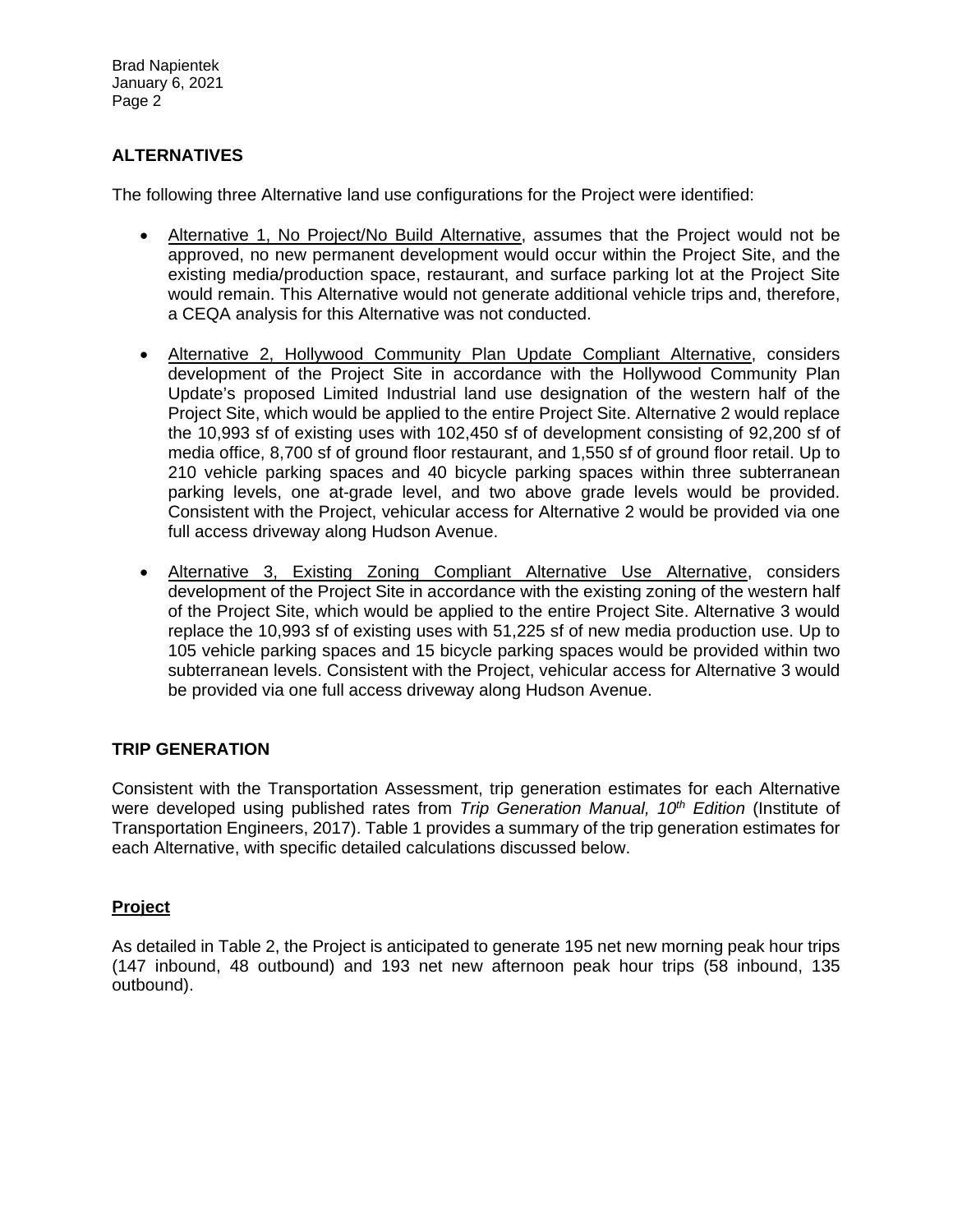### **Alternative 2**

As detailed in Table 3, Alternative 2 would generate a total of 126 net new morning peak hour trips (95 inbound, 31 outbound) and 124 net new afternoon peak hour trips (37 inbound, 87 outbound).

### **Alternative 3**

As detailed in Table 4, Alternative 3 would generate a total of 28 net new morning peak hour trips (28 inbound, 0 outbound) and 28 net new afternoon peak hour trips (-4 inbound, 32 outbound).

### **THRESHOLD T-1: CONFLICTING WITH PLANS, PROGRAMS, ORDINANCES, OR POLICIES ANALYSIS**

Threshold T-1 assesses whether a project would conflict with an adopted program, plan, ordinance, or policy addressing the circulation system, including transit, roadways, bicycle, and pedestrian facilities.

Consistent with the Project, each Alternative would be designed to generally conform with the applicable programs, plans, ordinances, or policies identified in Table 2-1.1 of the TAG related to the circulation system, including transit, roadways, bicycles, and pedestrian facilities. None of the Alternatives would preclude the City from implementing future improvements to serve the longterm mobility needs of the City. Therefore, none of the Alternatives would result in a significant impact under Threshold T-1.

Further, consistent with the Project, each Alternative together with the Related Projects would not result in a cumulative impact that would preclude the City from serving the transportation needs as defined by the City's adopted programs, plans, ordinances, or policies.

## **THRESHOLD T-2.1: CAUSING SUBSTANTIAL VEHICLE MILES TRAVELED (VMT) ANALYSIS**

LADOT developed *City of Los Angeles VMT Calculator Version 1.3* (July 2020) (VMT Calculator) to estimate project-specific daily household VMT per capita and daily work VMT per employee for developments within City limits. The VMT Calculator was used to evaluate the VMT of each Alternative and compare it to the VMT impact criteria.

The Project is located within the Central Area Planning Commission (APC); therefore, the household significant impact criteria is 6.0 household VMT per capita and the work significant impact criteria is 7.6 work VMT per employee. The Project Site is located within a Compact Infill Travel Behavior Zone; thus, the maximum allowable VMT reduction in the VMT Calculator for the Project in 40%.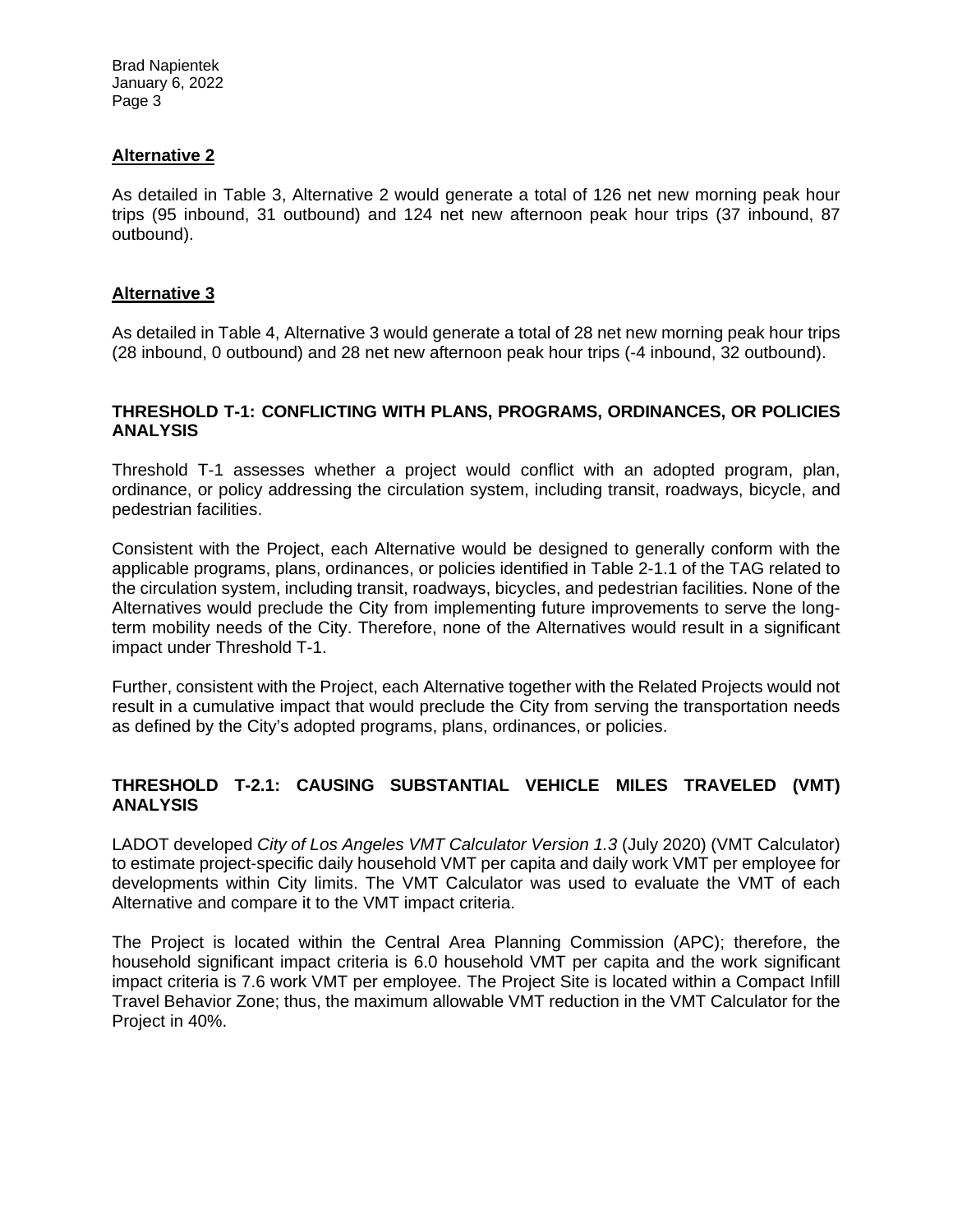### **VMT Calculator Assumptions**

The VMT Calculator was set up with each Alternative's land use program and respective size as the primary input. Consistent with the Project, each Alternative includes several design features, which include measures to reduce the number of single occupancy vehicle trips to the Project Site. For the purposes of this analysis, the following Transportation Demand Management (TDM) strategies were applied as project design features in the VMT evaluation for each Alternative:

- Reduce Parking Supply to provide less parking than the direct Los Angeles Municipal Code (LAMC) requirement without consideration of additional parking reduction mechanisms (i.e., Bicycle Parking Ordinance or Enterprise Zone areas, etc.)
- Parking Cash-Out to offer employees the opportunity to "cash-out" the monthly value of their subsidized parking space
- Promotions & Marketing to educate and inform travelers about site-specific transportation options and the effects of travel choices
- Bike parking per LAMC, including short-term and long-term parking facilities, to support safe and comfortable bicycle travel
- Include secure bike parking and showers to support safe and comfortable bicycle travel by providing end-of-trip amenities
- Pedestrian network improvements within the Project site and connecting to off-site pedestrian facilities to encourage walking

The VMT analysis results based on the VMT Calculator are summarized in Table 1.

## **Project VMT**

As shown in Table 5, the VMT Calculator estimates that the Project would generate 4,509 daily work VMT. The Project would generate average work VMT per employee of 7.5, which falls below the significant impact criteria for the Central APC. Therefore, the Project would not result in a significant VMT impact and no mitigation measures would be required.

Detailed output from the VMT Calculator is provided in Appendix D of the Transportation Assessment.

### **Alternative 2 VMT**

As shown in Table 6, the VMT Calculator estimates that Alternative 2 would generate 3,052 daily work VMT. Alternative 2 would generate average work VMT per employee of 7.5, which would fall below the significant impact criteria for the Central APC. Consistent with the Project, Alternative 2 would not result in a significant VMT impact and no mitigation measures would be required.

Detailed output from the VMT Calculator is provided in Attachment A.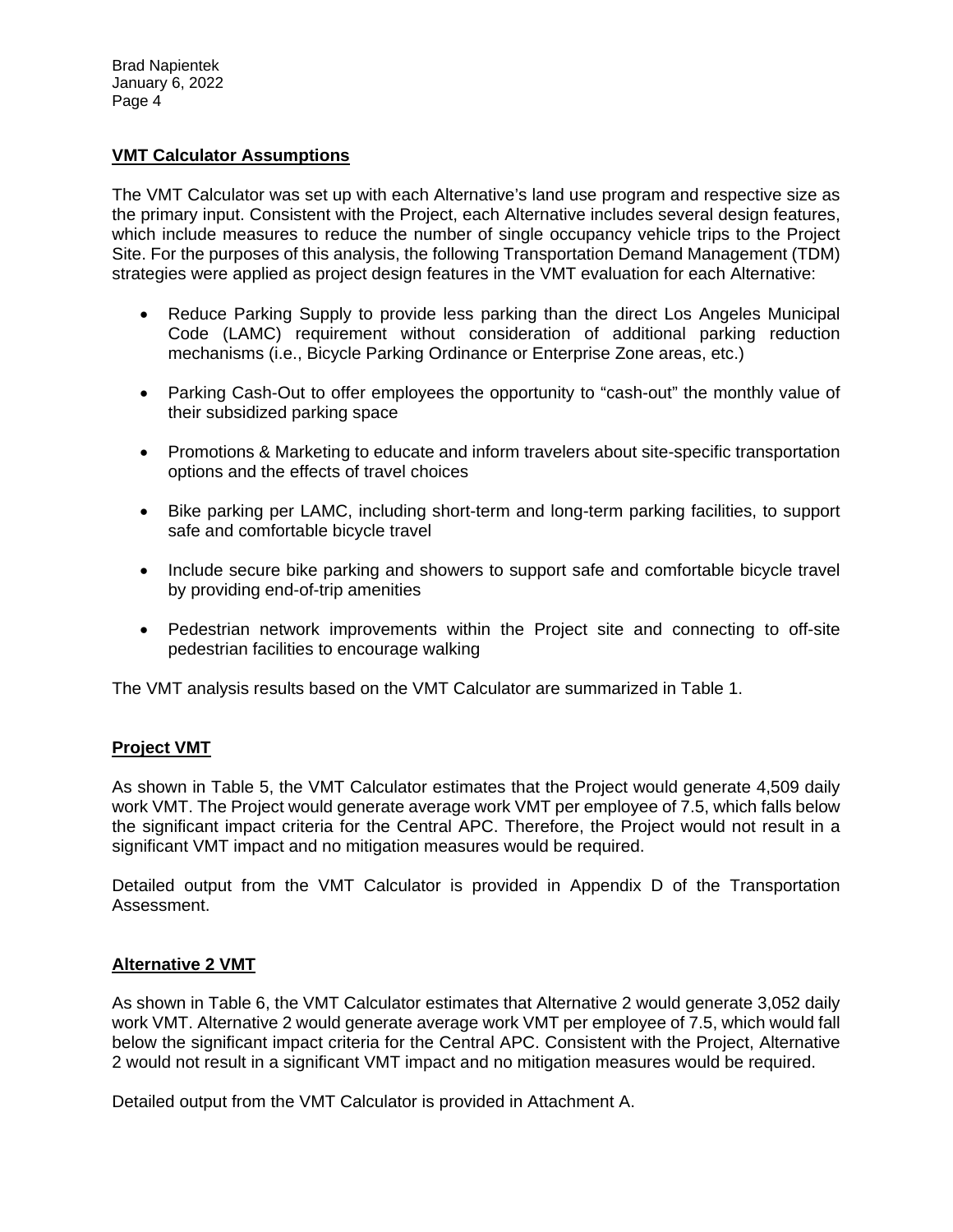### **Alternative 3 VMT**

As shown in Table 7, the VMT Calculator estimates that Alternative 3 would generate 187 net new daily trips, which would not exceed the screening criteria of 250 net new daily trips for further VMT analysis. Therefore, a no impact determination can be made for Alternative 3 and no mitigation measures would be required.

Detailed output from the VMT Calculator is provided in Attachment B.

### **Cumulative VMT Analysis**

Consistent with the Project, the Alternatives would not result in a significant and unavoidable household and/or work VMT impact, as detailed above. Nonetheless, the Alternatives would be designed to further reduce single occupancy trips to the Project Site through various TDM strategies to encourage a variety of transportation options and would be consistent with *Connect SoCal - The 2020-2045 Regional Transportation Plan / Sustainable Communities Strategy*  (Southern California Association of Governments, Adopted September, 2020) (RTP/SCS) goal of maximizing mobility and accessibility in the region.

Thus, each Alternative would also contribute to the productivity and use of the regional transportation system by providing employment near transit and encourage active transportation by providing new bicycle parking and active street frontages, consistent with RTP/SCS goals. As such, consistent with the Project, the Alternatives would not result in a cumulative VMT impact.

### **THRESHOLD T-2.2: SUBSTANTIALLY INDUCING ADDITIONAL AUTOMOBILE TRAVEL ANALYSIS**

The intent of Threshold T-2.2 is to assess whether a transportation project would induce substantial VMT by increasing vehicular capacity on the roadway network, such as the addition of through traffic lanes on existing or new highways, including general purpose lanes, high-occupancy vehicle lanes, peak period lanes, auxiliary lanes, and lanes through grade-separated interchanges.

Consistent with the Project, none of the Alternatives are transportation projects that would induce automobile travel. Therefore, further evaluation will not be required, and none of the Alternatives would result in a significant impact under Threshold T-2.2.

### **THRESHOLD T-3: SUBSTANTIALLY INCREASING HAZARDS DUE TO A GEOMETRIC DESIGN FEATURE OR INCOMPATIBLE USE ANALYSIS**

Threshold T-3 requires that a project undergo further evaluation if it proposes new driveways or new vehicle access points to the property from the public right-of-way (ROW) or modifications along the public ROW (i.e., street dedications) to determine if the geometric design features would substantially increase safety, operational, or capacity hazards.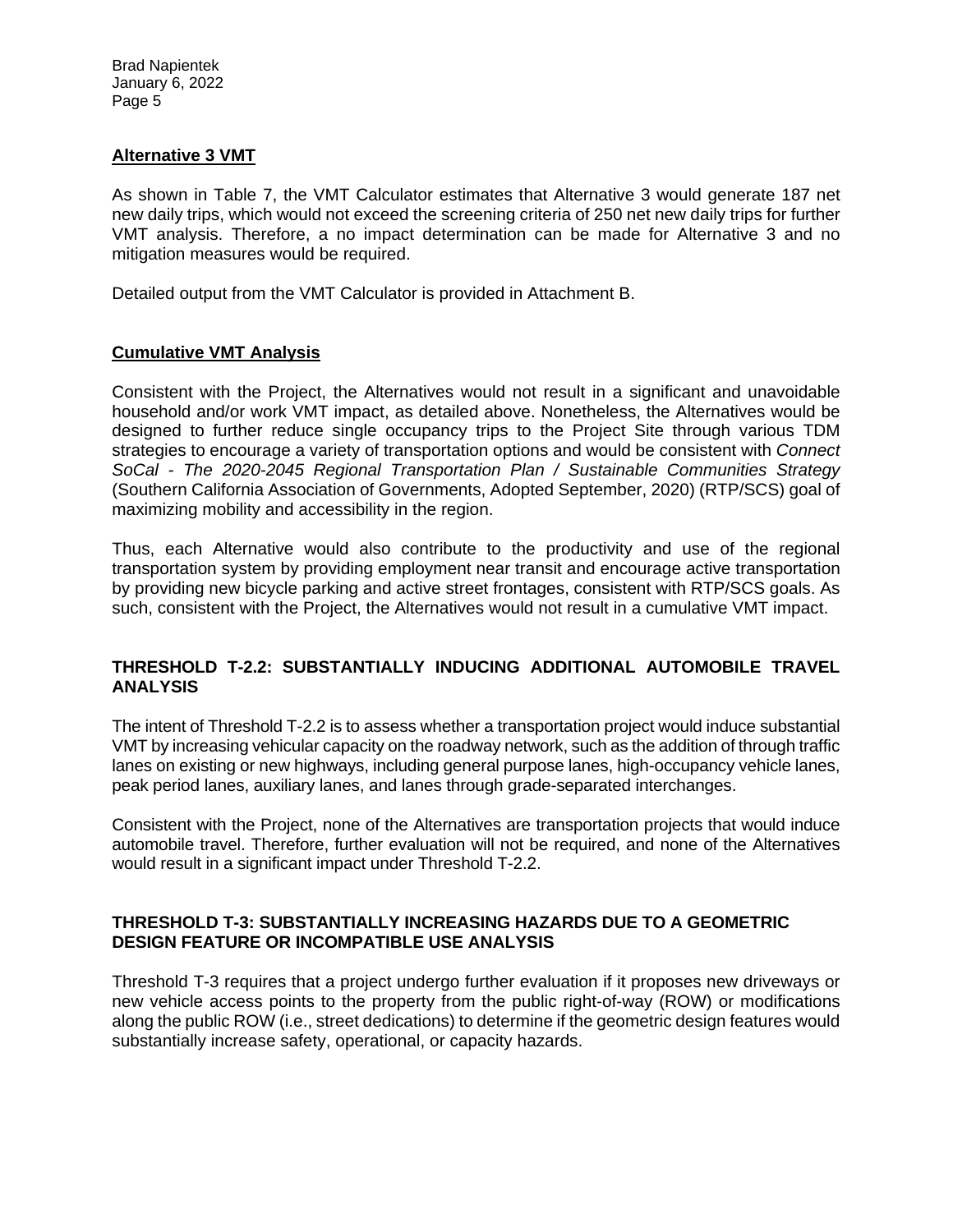## **Project**

**Driveway Design Features.** Vehicular access to the Project Site would be provided via one driveway on Hudson Avenue, a designated Local Street. In accordance with LADOT guidelines, the driveway would be located on a Local Street so as not to disrupt the operations of Santa Monica Boulevard, the Arterial Street nearest the Project. The Project would maintain the designated roadway widths and ROW requirements as indicated in the Mobility Plan.

The Project would generate approximately four vehicles every minute that would utilize the driveway along Hudson Avenue during peak hours. The driveway would have the capacity to individually accommodate all peak hour Project trips and, therefore, no queuing hazards would occur related to operation of the driveway. Project traffic can be accommodated at the driveway and would not substantially affect operating conditions along Hudson Avenue.

Intersections located at either end of the block of Hudson Avenue containing the Project driveway are controlled with stop signs. Traffic signals are provided along Santa Monica Boulevard at Wilcox Avenue. The traffic signal facilitates traffic flow to and from Santa Monica Boulevard and reduces conflicts and confusion between vehicular traffic and pedestrians in the Project vicinity with marked crosswalks, walk signal indicators, and countdown timers.

**Pedestrian and Bicycle Activity.** Pedestrian and bicycle access would be provided via separate entrances along Romaine Street. The Project would result in an increase in both pedestrian and bicycle activity along the three adjacent streets. The Project would improve the adjacent pedestrian facilities in accordance with Mobility Plan standards. Further, the Project driveways would be designed and placed to provide adequate sight distance to limit potential vehicularpedestrian/bicycle conflicts, and pedestrians and bicyclists would have separate dedicated access points. In addition, access to the Project Site would be consolidated to one driveway on Hudson Avenue, and existing curb cuts along Romaine Avenue would be removed, thus improving pedestrian and bicycle safety along the Project frontage by reducing potential vehicularpedestrian/bicycle conflict points.

In addition, currently neither bicycle facilities nor transit facilities are provided adjacent to the Project driveway.

The driveway would not pose a safety hazard to pedestrians or bicyclists, nor are they anticipated to result in significant vehicle-pedestrian or vehicle-bicycle conflicts.

**Physical Terrain.** The driveway along Hudson Avenue provides adequate sight distance as its design does not locate street trees or other potential impediments in the sidewalk that would affect sight distance and visibility of approaching vehicles, pedestrians, or bicycles. Additionally, the driveway intersects the roadway at right angles to maximize sight distance. No unusual or new obstacles are presented in the design that would be considered hazardous to vehicles, bicycles, or pedestrians.

**Project Location.** The Project driveway is not proposed along a street designated as part of the Bicycle Lane Network or Transit Enhanced Network and, thus, would not preclude or interfere with the implementation of future roadway improvements benefiting transit, pedestrians, or bicycles. In addition, the streets adjacent to the Project Site have not been identified as part of a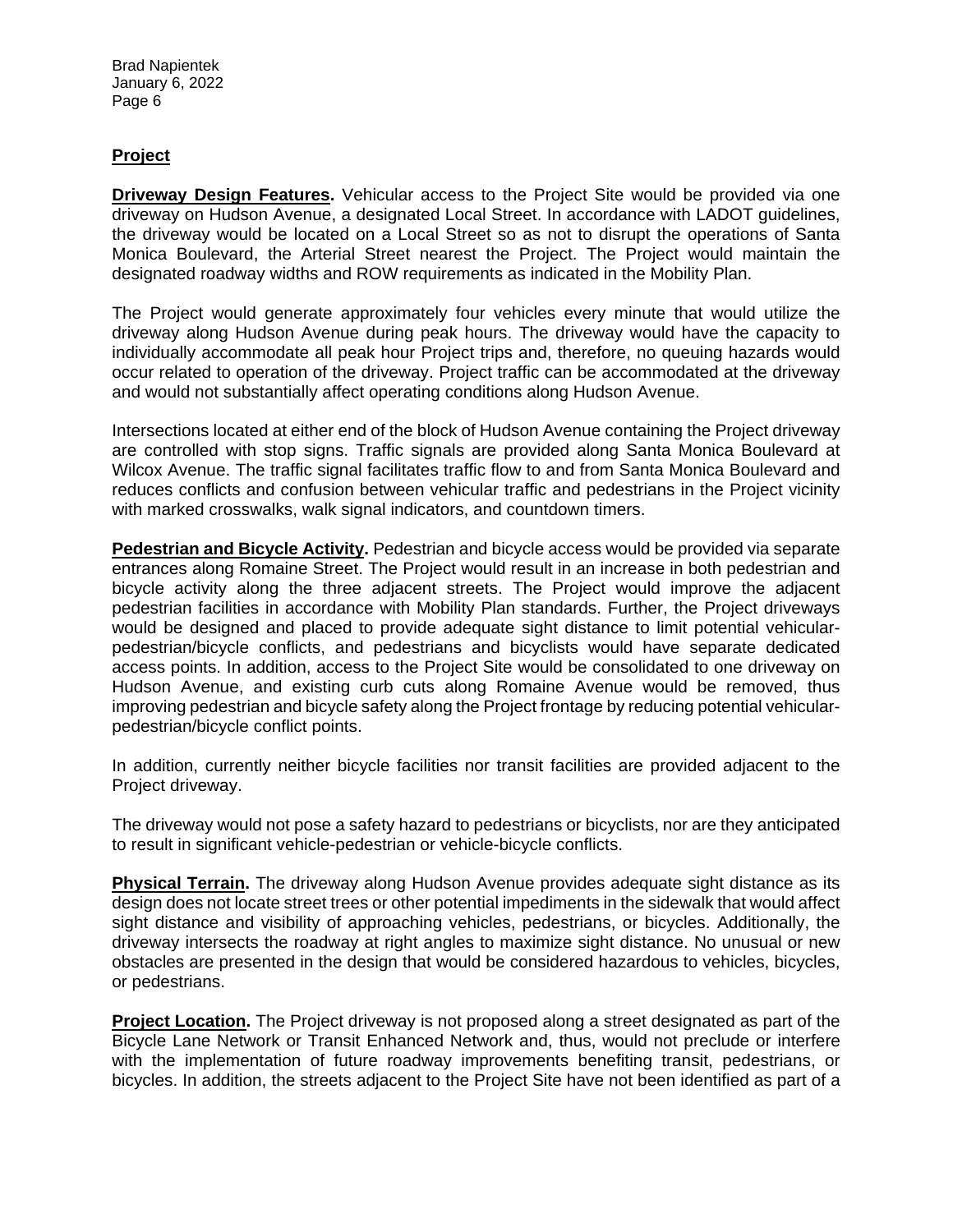Safe Route to School, and the Safe Routes to School Program has not identified any infrastructure improvement projects within the vicinity of the Project Site.

**Incompatible Uses.** The Project design incorporates and expands on the surrounding areas to provide a more attractive, well-defined, and accessible interaction between the Project and these uses. None of the Project design elements tangential to the adjacent uses are considered incompatible. There are no unusual or new obstacles that would be considered hazardous to motorized vehicles, non-motorized vehicles, or pedestrians.

**Summary.** Based on the site plan review and design assumptions, the Project would not present any geometric design hazards related to mobility or pedestrian accessibility.

### **Alternative 2**

As with the Project, under Alternative 2, the driveway would be designed, placed, and configured in accordance with LADOT's *Manual of Policies and Procedures* to limit vehicle queues and bicycle/pedestrian-vehicle conflicts. The driveway would be placed and designed to limit queue spillovers into the public ROW and reduce interruptions to pedestrian/bicycle flow and safety.

**Summary.** Consistent with the Project, based on the site plan design, Alternative 2 does not present any geometric design hazards related to mobility or pedestrian accessibility.

### **Alternative 3**

As with the Project, under Alternative 2, the driveway would be designed, placed, and configured in accordance with LADOT's *Manual of Policies and Procedures* to limit vehicle queues and bicycle/pedestrian-vehicle conflicts. The driveway would be placed and designed to limit queue spillovers into the public ROW and reduce interruptions to pedestrian/bicycle flow and safety.

**Summary.** Consistent with the Project, based on the site plan design, Alternative 3 does not present any geometric design hazards related to mobility or pedestrian accessibility.

### **Cumulative Analysis**

Consistent with the Project, none of the Related Projects identified in the Transportation Assessment provide access along the same block as any of the Alternatives. Thus, the Alternatives and Related Projects would not result in a cumulative impact under Threshold T-3.

## **SUMMARY**

- Alternative 2 and Alternative 3 would generate fewer peak hour trips during both the morning and afternoon peak hours than the Project.
- Consistent with the Project, each Alternative would be designed to generally conform with the applicable programs, plans, ordinances, or policies related to the circulation system,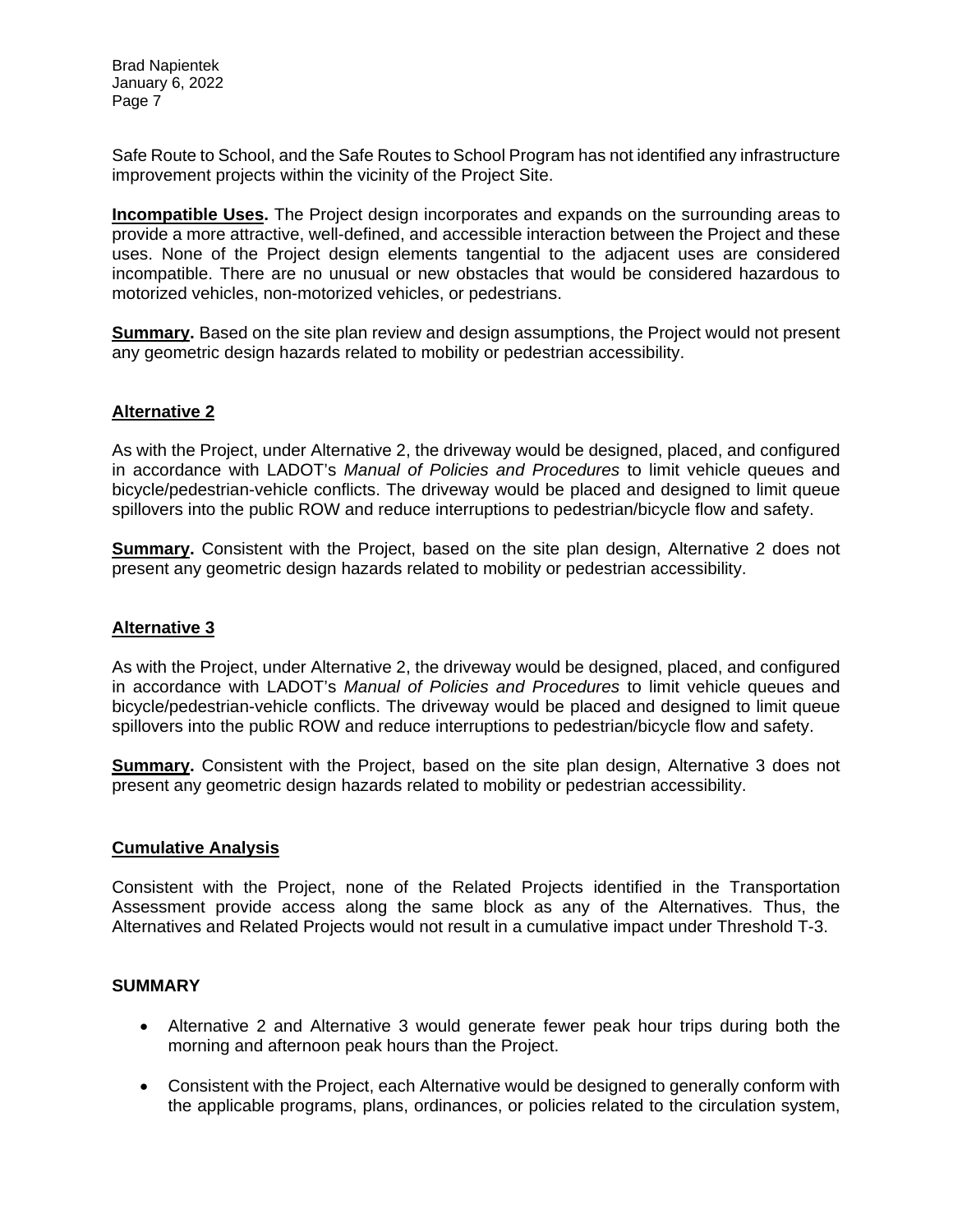including transit, roadways, bicycles, and pedestrian facilities. None of the Alternatives would preclude the City from implementing future improvements to serve the long-term mobility needs of the City. Consistent with the Project, none of the Alternatives would result in a significant impact under Threshold T-1.

- Each Alternative includes several design features, which include project design features to reduce the number of single occupancy vehicle trips to the Project Site. Consistent with the Project, none of the Alternatives would result in a significant VMT impact under Threshold T-2.1 and no mitigation would be required.
- Each Alternative would contribute to the productivity and use of the regional transportation system by and encourage active transportation, consistent with RTP/SCS goals. As such, consistent with the Project, none of the Alternatives would result in a cumulative VMT impact.
- Similar to the Project, none of the Alternatives are transportation projects that would induce automobile travel. Therefore, none of the Alternatives would result in a significant impact under Threshold T-2.2.
- Consistent with the Project, based on the site plan review and design assumptions, none of the Alternatives present any geometric design hazards as it relates to mobility or pedestrian accessibility. Therefore, none of the Alternatives would result in a significant impact under Threshold T-3.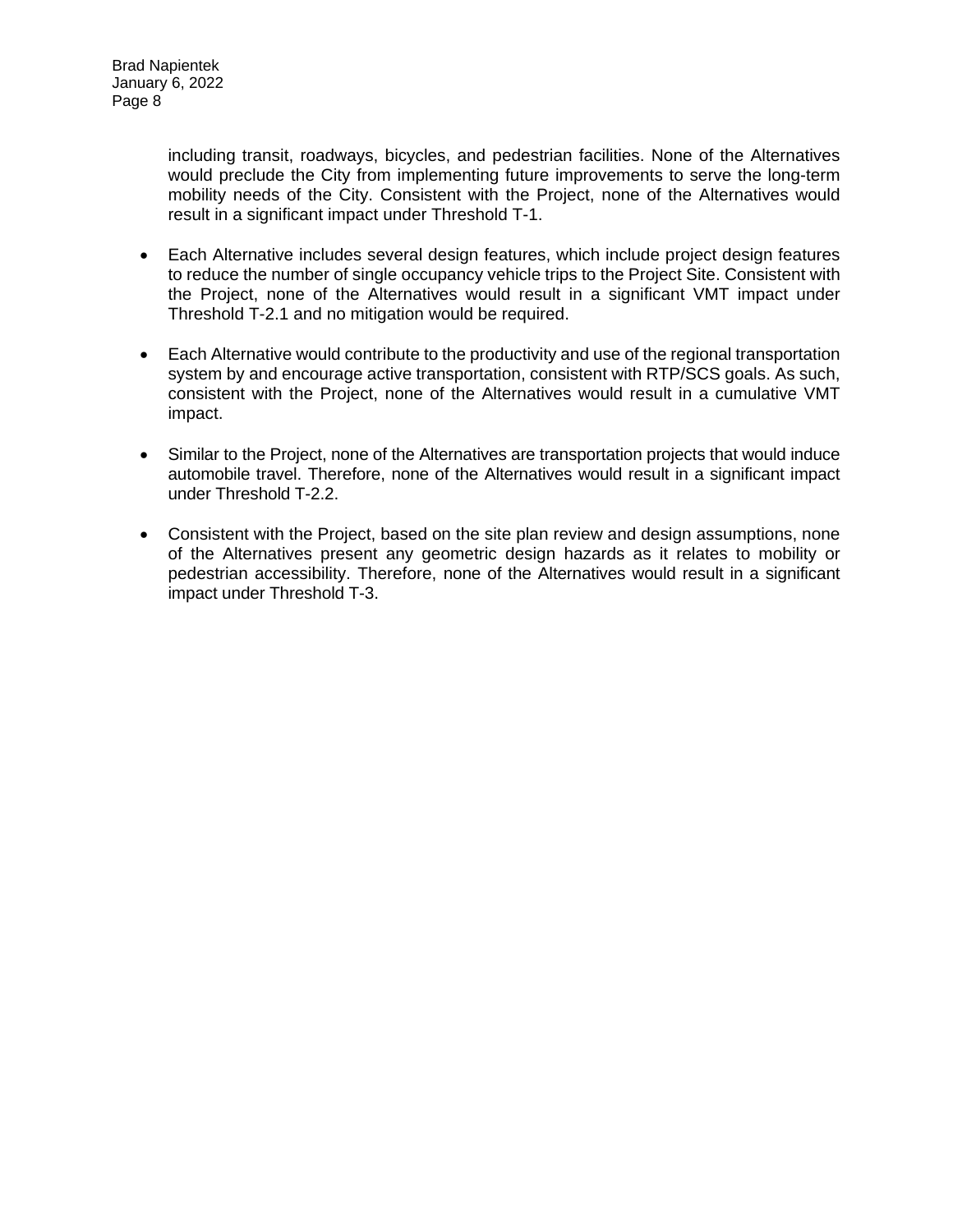| <b>TABLE 1</b>              |  |
|-----------------------------|--|
| <b>ALTERNATIVES SUMMARY</b> |  |

|                                                                              | <b>Trip Generation (Net New Project Trips)</b> |             |                     |       | <b>VMT Analysis</b> |       |                                  |                                |                    |           |                   |                       |                     |                       |
|------------------------------------------------------------------------------|------------------------------------------------|-------------|---------------------|-------|---------------------|-------|----------------------------------|--------------------------------|--------------------|-----------|-------------------|-----------------------|---------------------|-----------------------|
|                                                                              | <b>AM Peak Hour</b>                            |             | <b>PM Peak Hour</b> |       |                     |       | Project                          |                                |                    |           |                   |                       |                     |                       |
| <b>Project Scenario</b>                                                      | In                                             | Out         | Total               | $\ln$ | Out                 | Total | <b>Net</b><br><b>Daily Trips</b> | <b>Net</b><br><b>Daily VMT</b> | <b>Daily Trips</b> | Daily VMT | Household         |                       | Work [a]            |                       |
|                                                                              |                                                |             |                     |       |                     |       |                                  |                                |                    |           | VMT per<br>Capita | Significant<br>Impact | VMT per<br>Employee | Significant<br>Impact |
| Project                                                                      |                                                |             |                     |       |                     |       |                                  |                                |                    |           |                   |                       |                     |                       |
| • 136,200 sf office<br>• 12,200 sf restaurant<br>$\cdot$ 2,200 sf retail     | 147                                            | 48          | 195                 | 58    | 135                 | 193   | 1,669                            | 12,748                         | 1,542              | 11,717    | N/A               | <b>NO</b>             | 7.5                 | <b>NO</b>             |
| <b>Alternative 2</b>                                                         |                                                |             |                     |       |                     |       |                                  |                                |                    |           |                   |                       |                     |                       |
| $\cdot$ 92,200 sf office<br>• 8,700 sf restaurant<br>$\cdot$ 1,550 sf retail | 95                                             | 31          | 126                 | 37    | 87                  | 124   | 1,089                            | 8,323                          | 1,064              | 8,064     | N/A               | <b>NO</b>             | 7.5                 | <b>NO</b>             |
| Alternative 3                                                                |                                                |             |                     |       |                     |       |                                  |                                |                    |           |                   |                       |                     |                       |
| $\cdot$ 51,225 sf office                                                     | 28                                             | $\mathbf 0$ | 28                  | (4)   | 32                  | 28    | 187                              | 1,646                          | N/A                | N/A       | N/A               | <b>NO</b>             | N/A                 | <b>NO</b>             |

<u>Notes:</u><br>sf: square feet

[a] Results for the Project and Alternative 2 account for the application of the following Transportation Demand Management strategies as Project Design Features:

1. Reduce parking supply 2. Parking cash-out

3. Promotions & marketing

4. Include bike parking per LAMC

5. Include secure bike parking and showers 6. Pedestrian network improvements within project and connecting off-site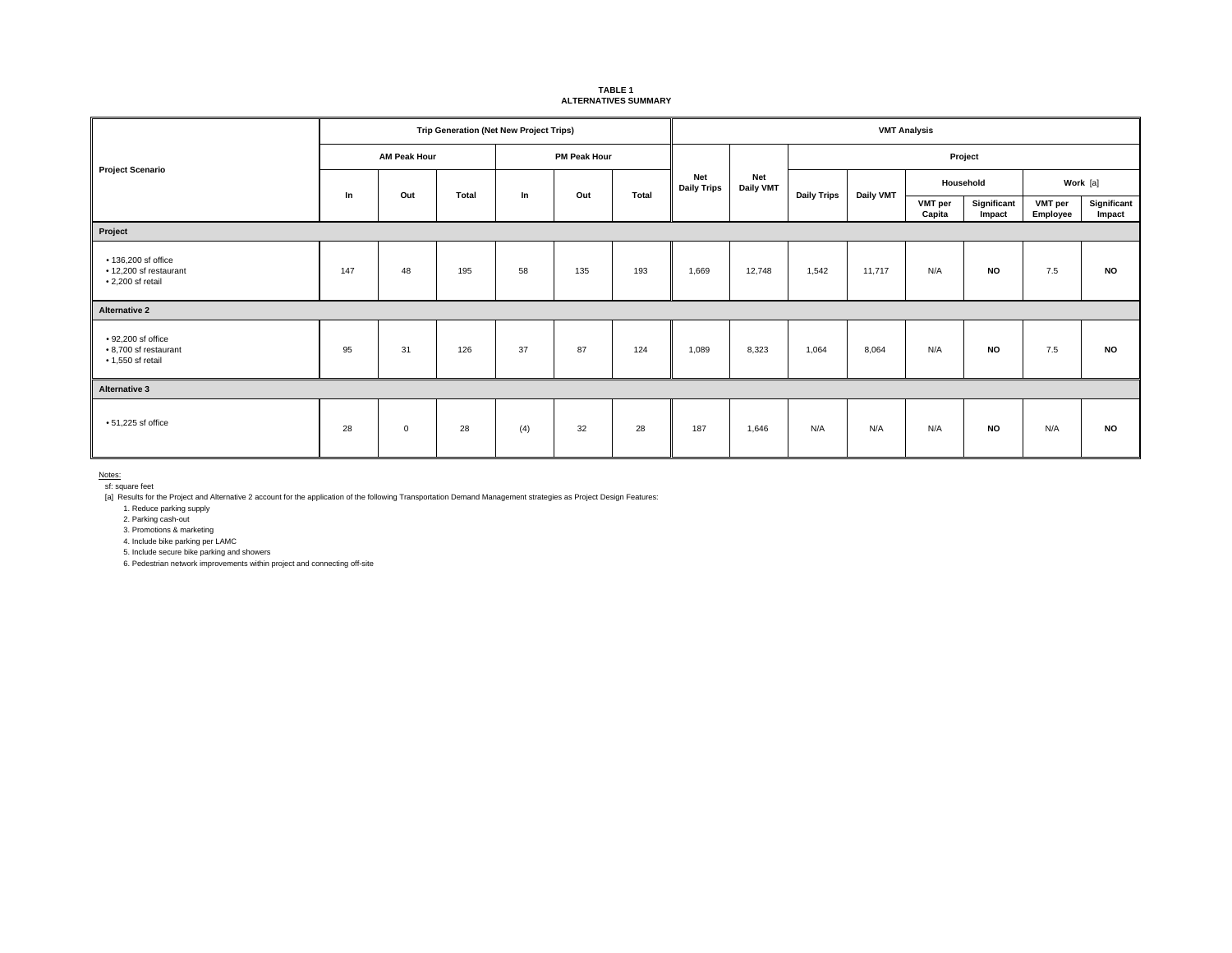#### **TABLE 2 TRIP GENERATION ESTIMATES PROJECT**

| <b>Land Use</b>                                                                                                                                              | <b>ITE Land</b><br>Rate |                                     |                          | <b>Morning Peak Hour</b>            |                                        | <b>Afternoon Peak Hour</b>            |                                         |                               |  |
|--------------------------------------------------------------------------------------------------------------------------------------------------------------|-------------------------|-------------------------------------|--------------------------|-------------------------------------|----------------------------------------|---------------------------------------|-----------------------------------------|-------------------------------|--|
|                                                                                                                                                              | <b>Use</b>              |                                     | <b>In</b>                | Out                                 | <b>Total</b>                           | In                                    | Out                                     | <b>Total</b>                  |  |
| <b>Trip Generation Rates [a]</b>                                                                                                                             |                         |                                     |                          |                                     |                                        |                                       |                                         |                               |  |
| <b>General Office Building</b>                                                                                                                               | 710                     | per ksf                             | 86%                      | 14%                                 | 1.16                                   | 16%                                   | 84%                                     | 1.15                          |  |
| <b>Shopping Center</b>                                                                                                                                       | 820                     | per ksf                             | 62%                      | 38%                                 | 0.94                                   | 48%                                   | 52%                                     | 3.81                          |  |
| High-Turnover (Sit-Down) Restaurant                                                                                                                          | 932                     | per ksf                             | 55%                      | 45%                                 | 9.94                                   | 62%                                   | 38%                                     | 9.77                          |  |
| <b>Proposed Project</b>                                                                                                                                      |                         |                                     |                          |                                     |                                        |                                       |                                         |                               |  |
| Office<br>Transit/Walk Adjustment - 10% [b]                                                                                                                  | 710                     | 136.200 ksf                         | 136<br>(14)              | 22<br>(2)                           | 158<br>(16)                            | 25<br>(3)                             | 132<br>(13)                             | 157<br>(16)                   |  |
| <b>Subtotal - Office</b>                                                                                                                                     |                         |                                     | 122                      | 20                                  | 142                                    | 22                                    | 119                                     | 141                           |  |
| Commercial - Retail<br>Internal Capture Adjustment - 10% [c]<br>Transit/Walk Adjustment - 10% [b]<br>Pass-by Adjustment - 50% [d]<br>Commercial - Restaurant | 820<br>932              | 2.200 ksf<br>12.200 ksf             | 1<br>0<br>0<br>(1)<br>67 | $\mathbf{1}$<br>0<br>0<br>(1)<br>54 | $\overline{2}$<br>0<br>0<br>(1)<br>121 | $\overline{4}$<br>0<br>0<br>(2)<br>74 | $\overline{4}$<br>(1)<br>0<br>(2)<br>45 | 8<br>(1)<br>(1)<br>(3)<br>119 |  |
| Internal Capture Adjustment - 10% [c]<br>Transit/Walk Adjustment - 10% [b]<br>Pass-by Adjustment - 20% [d]                                                   |                         |                                     | (7)<br>(6)<br>(11)       | (5)<br>(5)<br>(9)                   | (12)<br>(11)<br>(20)                   | (7)<br>(7)<br>(12)                    | (5)<br>(4)<br>(7)                       | (12)<br>(11)<br>(19)          |  |
| Subtotal - Commercial                                                                                                                                        |                         |                                     | 43                       | 35                                  | 78                                     | 48                                    | 29                                      | 77                            |  |
|                                                                                                                                                              |                         | <b>TOTAL PROPOSED PROJECT TRIPS</b> | 165                      | 55                                  | 220                                    | 70                                    | 148                                     | 218                           |  |
| <b>Existing Uses to be Removed</b>                                                                                                                           |                         |                                     |                          |                                     |                                        |                                       |                                         |                               |  |
| Office<br>Transit/Walk Adjustment - 10% [b]                                                                                                                  | 710                     | 8.442 ksf                           | 9<br>(1)                 | 1<br>0                              | 10<br>(1)                              | $\overline{2}$<br>0                   | 8<br>(1)                                | 10<br>(1)                     |  |
| Commercial - Restaurant<br>Internal Capture Adjustment - 10% [c]<br>Transit/Walk Adjustment - 10% [b]<br>Pass-by Adjustment - 20% [d]                        | 932                     | 2.551 ksf                           | 14<br>(1)<br>(1)<br>(2)  | 11<br>(2)<br>(1)<br>(2)             | 25<br>(3)<br>(2)<br>(4)                | 16<br>(2)<br>(1)<br>(3)               | 9<br>(1)<br>(1)<br>(1)                  | 25<br>(3)<br>(2)<br>(4)       |  |
| <b>Total - Existing Uses to be Removed</b>                                                                                                                   |                         |                                     | (18)                     | (7)                                 | (25)                                   | (12)                                  | (13)                                    | (25)                          |  |
|                                                                                                                                                              |                         | TOTAL NET NEW PROJECT TRIPS         | 147                      | 48                                  | 195                                    | 58                                    | 135                                     | 193                           |  |

ksf: 1,000 square feet

[a] Source: *Trip Generation, 10th Edition*, Institute of Transportation Engineers, 2017.

[b] The Project site is located within a 1/4 mile of a Metro Local Bus stop (Line 4) at Santa Monica Boulevard and Wilcox Avenue, therefore a 10% transit adjustment was applied to account for transit usage and walking visitor arrivals.

[c] Internal capture adjustments account for person trips made between distinct land uses within a mixed-use development (i.e., between residential and retail). [d] Pass-by adjustments account for Project trips made as an intermediate stop on the way from an origin to a primary trip destination without route diversion.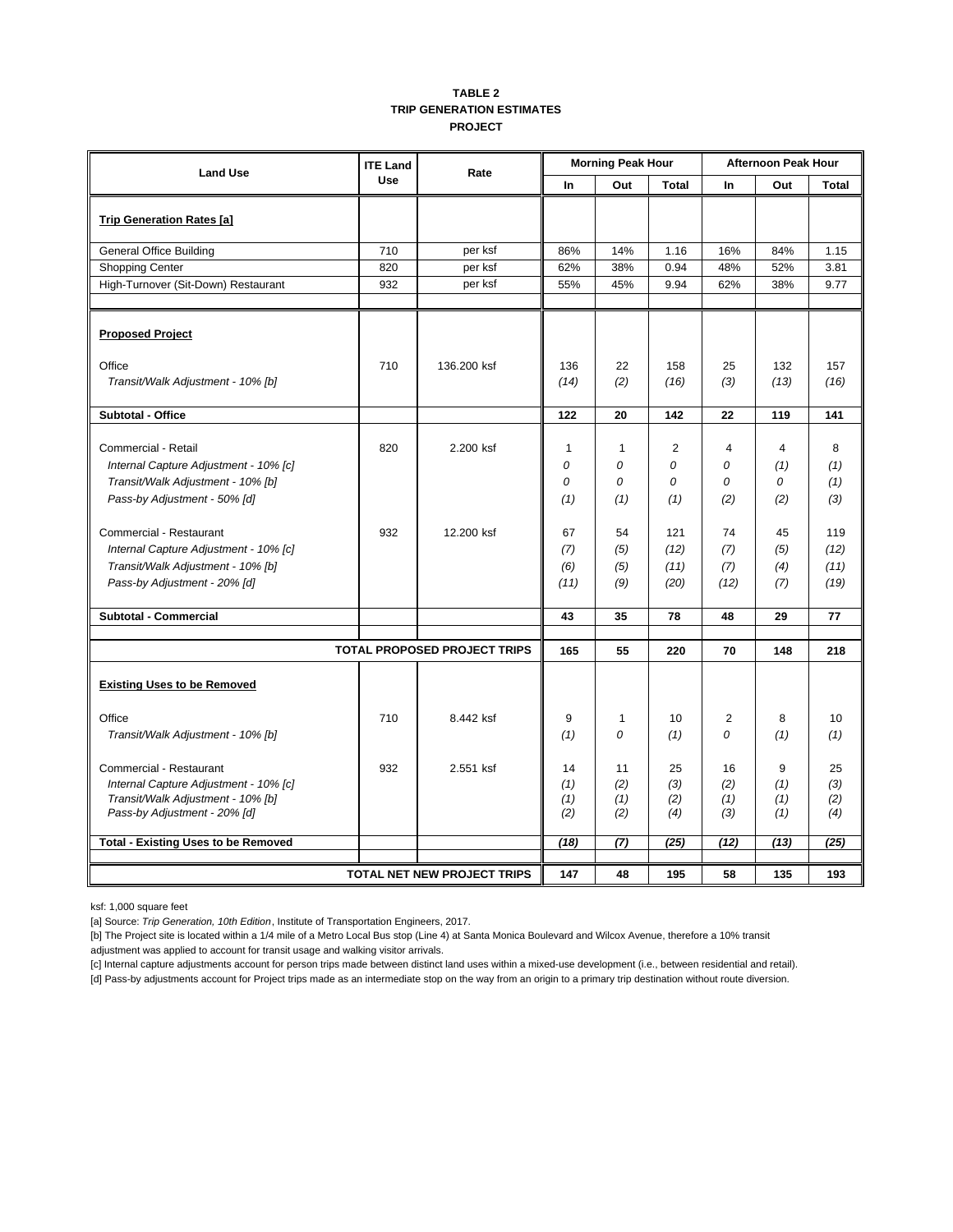#### **TABLE 3 TRIP GENERATION ESTIMATES ALTERNATIVE 2**

| <b>Land Use</b>                                                   | <b>ITE Land</b> | Rate                                |            | <b>Morning Peak Hour</b> |              | <b>Afternoon Peak Hour</b> |            |              |  |
|-------------------------------------------------------------------|-----------------|-------------------------------------|------------|--------------------------|--------------|----------------------------|------------|--------------|--|
|                                                                   | <b>Use</b>      |                                     | In         | Out                      | <b>Total</b> | In                         | Out        | <b>Total</b> |  |
| <b>Trip Generation Rates [a]</b>                                  |                 |                                     |            |                          |              |                            |            |              |  |
|                                                                   |                 |                                     |            |                          |              |                            |            |              |  |
| <b>General Office Building</b>                                    | 710             | per ksf                             | 86%        | 14%                      | 1.16         | 16%                        | 84%        | 1.15         |  |
| <b>Shopping Center</b>                                            | 820             | per ksf                             | 62%        | 38%                      | 0.94         | 48%                        | 52%        | 3.81         |  |
| High-Turnover (Sit-Down) Restaurant                               | 932             | per ksf                             | 55%        | 45%                      | 9.94         | 62%                        | 38%        | 9.77         |  |
| <b>Proposed Project</b>                                           |                 |                                     |            |                          |              |                            |            |              |  |
| Office                                                            | 710             | 92.200 ksf                          | 92         | 15                       | 107          | 17                         | 89         | 106          |  |
| Transit/Walk Adjustment - 10% [b]                                 |                 |                                     | (9)        | (2)                      | (11)         | (2)                        | (9)        | (11)         |  |
| <b>Subtotal - Office</b>                                          |                 |                                     | 83         | 13                       | 96           | 15                         | 80         | 95           |  |
| Commercial - Retail                                               | 820             | 1.550 ksf                           | 1          | $\mathbf 0$              | 1            | 3                          | 3          | 6            |  |
| Internal Capture Adjustment - 10% [c]                             |                 |                                     | 0          | 0                        | 0            | 0                          | (1)        | (1)          |  |
| Transit/Walk Adjustment - 10% [b]                                 |                 |                                     | 0          | 0                        | 0            | 0                          | 0          | (1)          |  |
| Pass-by Adjustment - 50% [d]                                      |                 |                                     | (1)        | $\Omega$                 | (1)          | (2)                        | (1)        | (2)          |  |
| Commercial - Restaurant                                           | 932             | 8.700 ksf                           | 47         | 39                       | 86           | 53                         | 32         | 85           |  |
| Internal Capture Adjustment - 10% [c]                             |                 |                                     | (5)        | (4)                      | (9)          | (5)                        | (4)        | (9)          |  |
| Transit/Walk Adjustment - 10% [b]                                 |                 |                                     | (4)        | (4)                      | (8)          | (5)                        | (3)        | (8)          |  |
| Pass-by Adjustment - 20% [d]                                      |                 |                                     | (8)        | (6)                      | (14)         | (9)                        | (5)        | (14)         |  |
| Subtotal - Commercial                                             |                 |                                     | 30         | 25                       | 55           | 34                         | 20         | 54           |  |
|                                                                   |                 | <b>TOTAL PROPOSED PROJECT TRIPS</b> | 113        | 38                       | 151          | 49                         | 100        | 149          |  |
|                                                                   |                 |                                     |            |                          |              |                            |            |              |  |
| <b>Existing Uses to be Removed</b>                                |                 |                                     |            |                          |              |                            |            |              |  |
| Office                                                            | 710             | 8.442 ksf                           | 9          | 1                        | 10           | 2                          | 8          | 10           |  |
| Transit/Walk Adjustment - 10% [b]                                 |                 |                                     | (1)        | $\Omega$                 | (1)          | 0                          | (1)        | (1)          |  |
| Commercial - Restaurant                                           | 932             | 2.551 ksf                           | 14         | 11                       | 25           | 16                         | 9          | 25           |  |
| Internal Capture Adjustment - 10% [c]                             |                 |                                     | (1)        | (2)                      | (3)          | (2)                        | (1)        | (3)          |  |
| Transit/Walk Adjustment - 10% [b]<br>Pass-by Adjustment - 20% [d] |                 |                                     | (1)<br>(2) | (1)<br>(2)               | (2)<br>(4)   | (1)<br>(3)                 | (1)<br>(1) | (2)<br>(4)   |  |
| <b>Total - Existing Uses to be Removed</b>                        |                 |                                     | (18)       | (7)                      | (25)         | (12)                       | (13)       | (25)         |  |
|                                                                   |                 |                                     |            |                          |              |                            |            |              |  |
| TOTAL NET NEW PROJECT TRIPS                                       |                 | 95                                  | 31         | 126                      | 37           | 87                         | 124        |              |  |

ksf: 1,000 square feet

[a] Source: *Trip Generation, 10th Edition*, Institute of Transportation Engineers, 2017.

[b] The Project site is located within a 1/4 mile of a Metro Local Bus stop (Line 4) at Santa Monica Boulevard and Wilcox Avenue, therefore a 10% transit adjustment was applied to account for transit usage and walking visitor arrivals.

[c] Internal capture adjustments account for person trips made between distinct land uses within a mixed-use development (i.e., between residential and retail). [d] Pass-by adjustments account for Project trips made as an intermediate stop on the way from an origin to a primary trip destination without route diversion.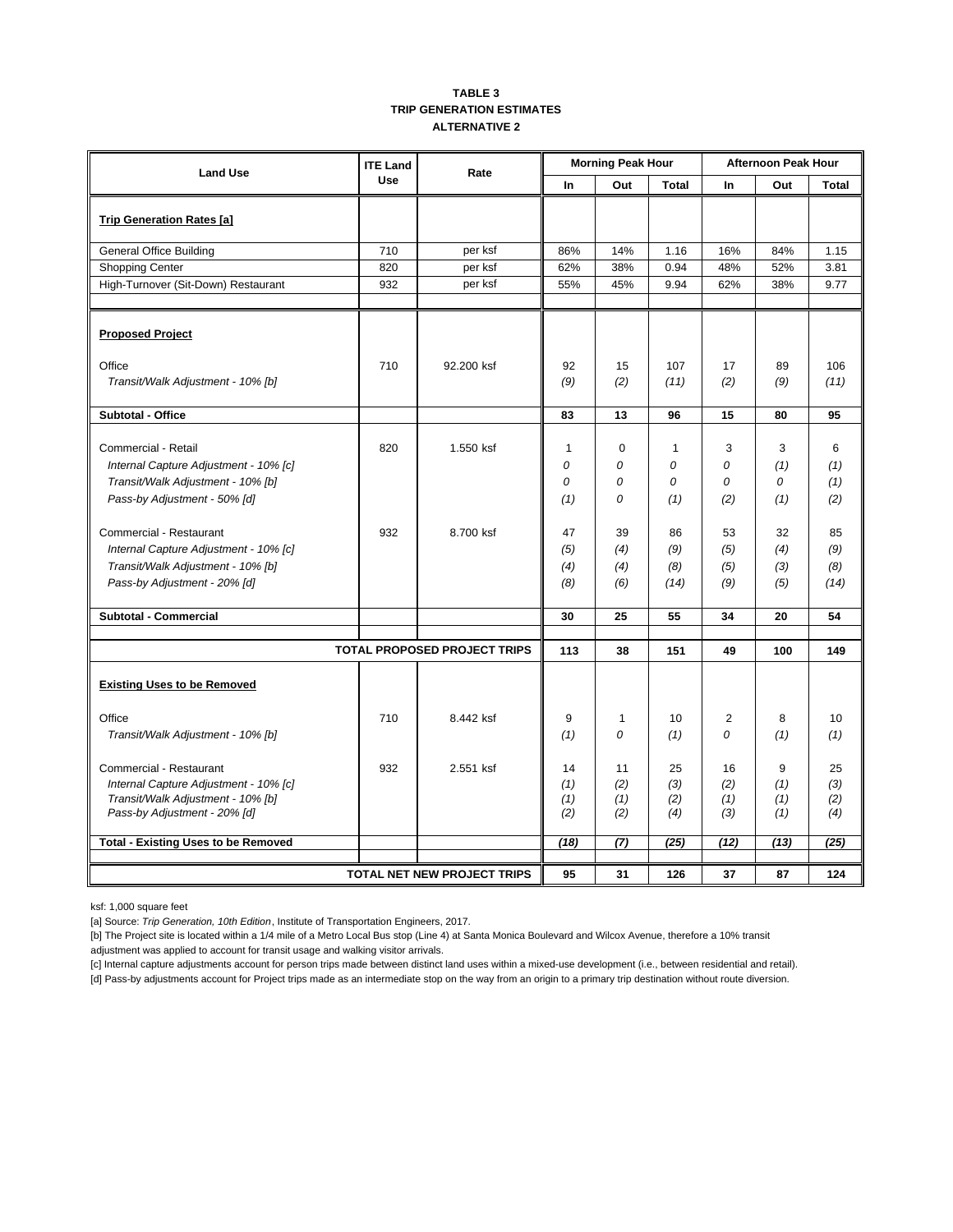#### **TABLE 4 TRIP GENERATION ESTIMATES ALTERNATIVE 3**

| <b>Land Use</b>                                                                                                                       | <b>ITE Land</b> | Rate                               |                         | <b>Morning Peak Hour</b> |                         | <b>Afternoon Peak Hour</b> |                        |                         |  |
|---------------------------------------------------------------------------------------------------------------------------------------|-----------------|------------------------------------|-------------------------|--------------------------|-------------------------|----------------------------|------------------------|-------------------------|--|
|                                                                                                                                       | <b>Use</b>      |                                    | In                      | Out                      | <b>Total</b>            | <b>In</b>                  | Out                    | Total                   |  |
| <b>Trip Generation Rates [a]</b>                                                                                                      |                 |                                    |                         |                          |                         |                            |                        |                         |  |
| <b>General Office Building</b>                                                                                                        | 710             | per ksf                            | 86%                     | 14%                      | 1.16                    | 16%                        | 84%                    | 1.15                    |  |
| Shopping Center                                                                                                                       | 820             | per ksf                            | 62%                     | 38%                      | 0.94                    | 48%                        | 52%                    | 3.81                    |  |
| High-Turnover (Sit-Down) Restaurant                                                                                                   | 932             | per ksf                            | 55%                     | 45%                      | 9.94                    | 62%                        | 38%                    | 9.77                    |  |
| <b>Proposed Project</b><br>Office<br>Transit/Walk Adjustment - 10% [b]                                                                | 710             | 51.225 ksf                         | 51<br>(5)               | 8<br>(1)                 | 59<br>(6)               | 9<br>(1)                   | 50<br>(5)              | 59<br>(6)               |  |
| <b>Subtotal - Office</b>                                                                                                              |                 |                                    | 46                      | $\overline{7}$           | 53                      | 8                          | 45                     | 53                      |  |
|                                                                                                                                       |                 |                                    |                         |                          |                         |                            |                        |                         |  |
|                                                                                                                                       |                 | TOTAL PROPOSED PROJECT TRIPS       | 46                      | $\overline{7}$           | 53                      | 8                          | 45                     | 53                      |  |
| <b>Existing Uses to be Removed</b>                                                                                                    |                 |                                    |                         |                          |                         |                            |                        |                         |  |
| Office                                                                                                                                | 710             | 8.442 ksf                          | 9                       | 1                        | 10                      | 2                          | 8                      | 10                      |  |
| Transit/Walk Adjustment - 10% [b]                                                                                                     |                 |                                    | (1)                     | 0                        | (1)                     | 0                          | (1)                    | (1)                     |  |
| Commercial - Restaurant<br>Internal Capture Adjustment - 10% [c]<br>Transit/Walk Adjustment - 10% [b]<br>Pass-by Adjustment - 20% [d] | 932             | 2.551 ksf                          | 14<br>(1)<br>(1)<br>(2) | 11<br>(2)<br>(1)<br>(2)  | 25<br>(3)<br>(2)<br>(4) | 16<br>(2)<br>(1)<br>(3)    | 9<br>(1)<br>(1)<br>(1) | 25<br>(3)<br>(2)<br>(4) |  |
| <b>Total - Existing Uses to be Removed</b>                                                                                            |                 |                                    | (18)                    | (7)                      | (25)                    | (12)                       | (13)                   | (25)                    |  |
|                                                                                                                                       |                 | <b>TOTAL NET NEW PROJECT TRIPS</b> | 28                      | 0                        | 28                      | (4)                        | 32                     | 28                      |  |

ksf: 1,000 square feet

[a] Source: *Trip Generation, 10th Edition*, Institute of Transportation Engineers, 2017.

[b] The Project site is located within a 1/4 mile of a Metro Local Bus stop (Line 4) at Santa Monica Boulevard and Wilcox Avenue, therefore a 10% transit adjustment was applied to account for transit usage and walking visitor arrivals.

[c] Internal capture adjustments account for person trips made between distinct land uses within a mixed-use development (i.e., between residential and retail). [d] Pass-by adjustments account for Project trips made as an intermediate stop on the way from an origin to a primary trip destination without route diversion.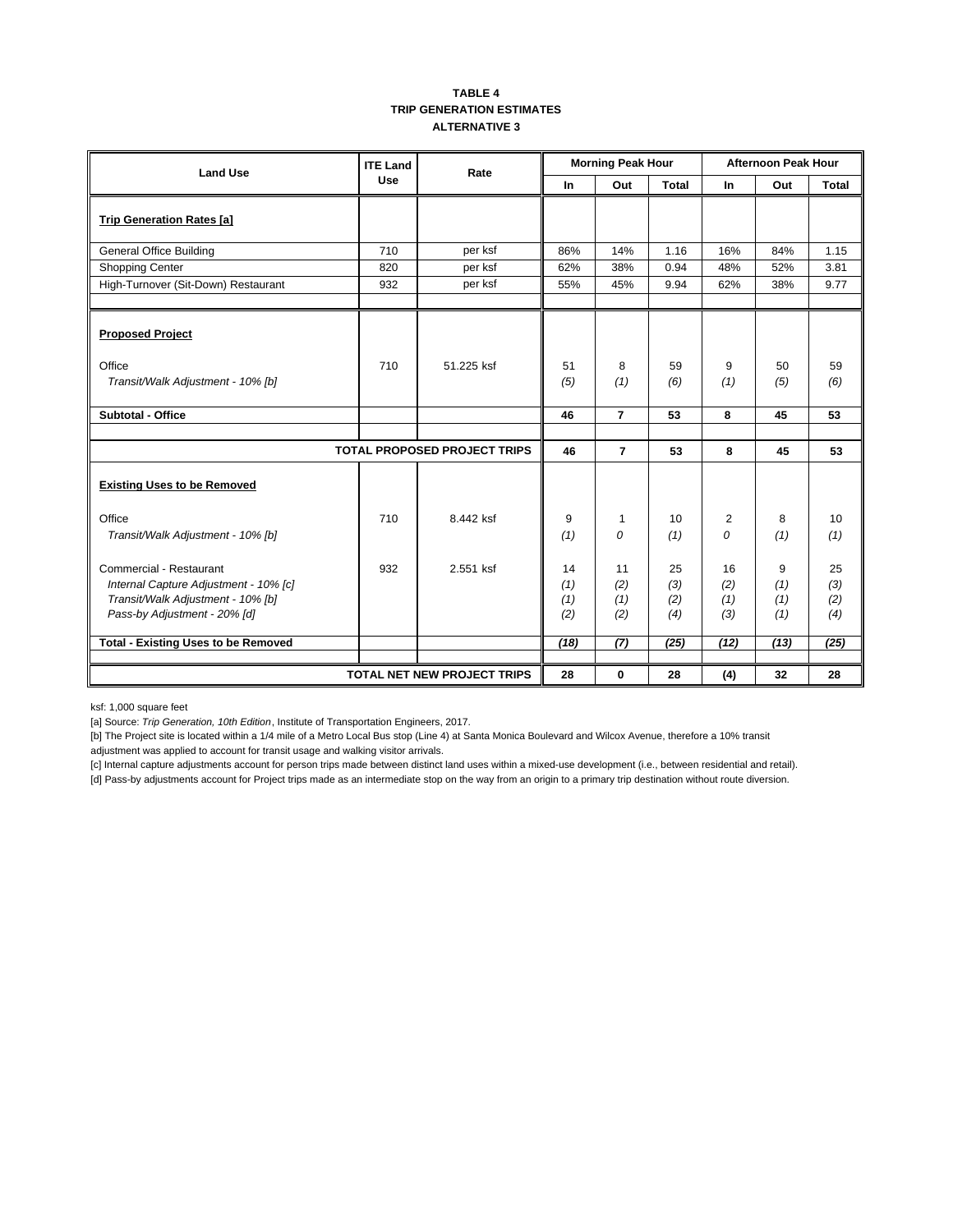#### **TABLE 5 VMT ANALYSIS SUMMARY PROJECT**

| <b>Project Information</b>                 |                |
|--------------------------------------------|----------------|
| <b>Land Use</b>                            | <b>Size</b>    |
| Office   General Office                    | 136,200 sf     |
| Retail   General Retail                    | 2,200 sf       |
| Retail   High-Turnover Sit-Down Restaurant | 12,200 sf      |
| <b>Project Analysis [a]</b>                |                |
| <b>Resident Population [b]</b>             | $\Omega$       |
| Employee Population [c]                    | 598            |
| Project Area Planning Commission           | Central        |
| Travel Behavior Zone (TBZ)                 | Compact Infill |
| Maximum Allowable VMT Reduction [d]        | 40%            |
| <b>VMT Screening</b> [e]                   |                |
| Net Daily Vehicle Trips [f]                | 1,669          |
| Net Daily VMT [f]                          | 12,748         |
| Required to Perform VMT Analysis           | <b>YES</b>     |
| <b>VMT Analysis</b> [g]                    |                |
| Daily Vehicle Trips                        | 1,542          |
| Daily VMT                                  | 11,717         |
| Household VMT per Capita [h]               | N/A            |
| Impact Threshold                           | 6.0            |
| Significant Impact                         |                |
| Work VMT                                   | 4,509          |
| Work VMT per Employee [i]                  | 7.5            |
| Impact Threshold                           | 7.6            |
| Significant Impact                         | <b>NO</b>      |

Notes:

[a] Project Analysis based on the *City of Los Angeles VMT Calculator Version 1.3* (July 2020).

[b] Total Population does not apply to the land uses of this Project.

[c] Total Employment estimate is based on the following employment factors:

| $4.0 / 1.000$ sf |
|------------------|
| $2.0 / 1.000$ sf |
| $4.0 / 1.000$ sf |
|                  |

The employment factors are based on employee data from the Los Angeles Unified School District, 2012 SANDAG Activity

Based Model, ITE trip generation rates, US Department of Energy, and other modeling resources.

[d] The maximum allowable VMT reduction is based on the Project's designated TBZ as determined form *Transportation*

*Demand Management Strategies in LA VMT Calculator* (LADOT, November 2019) and *Quantifying Greenhouse Gas*

*Mitigation Measures* (California Air Pollution Control Officers Association, 2010).

[e] Per Section 2.2.2 of the TAG, further VMT analysis is not required for projects that do not generate a net increase of 250 or more daily trips or do not generate a net increase in daily VMT, and a "no impact" determination can be made.

[f] The net daily vehicle trips and net daily VMT account for the removal of the existing uses currently on-site.

[g] Project design features include:

- 1. Reduce parking supply Provide 310 spaces of base LAMC requirement of 403 spaces
- 2. Parking cash-out 30% employees eligible

3. Promotions and marketing - 100% employees eligible

- 4. Include bike parking per LAMC
- 5. Include secure bike parking and showers
- 6. Pedestrian network improvements within project and connecting off-site

[h] Based on home-based production trips only (see Appendix D, Report 4 of the Transportation Assessment).

[i] Based on home-based work attraction trips only (see Appendix D, Report 4 of the Transportation Assessment).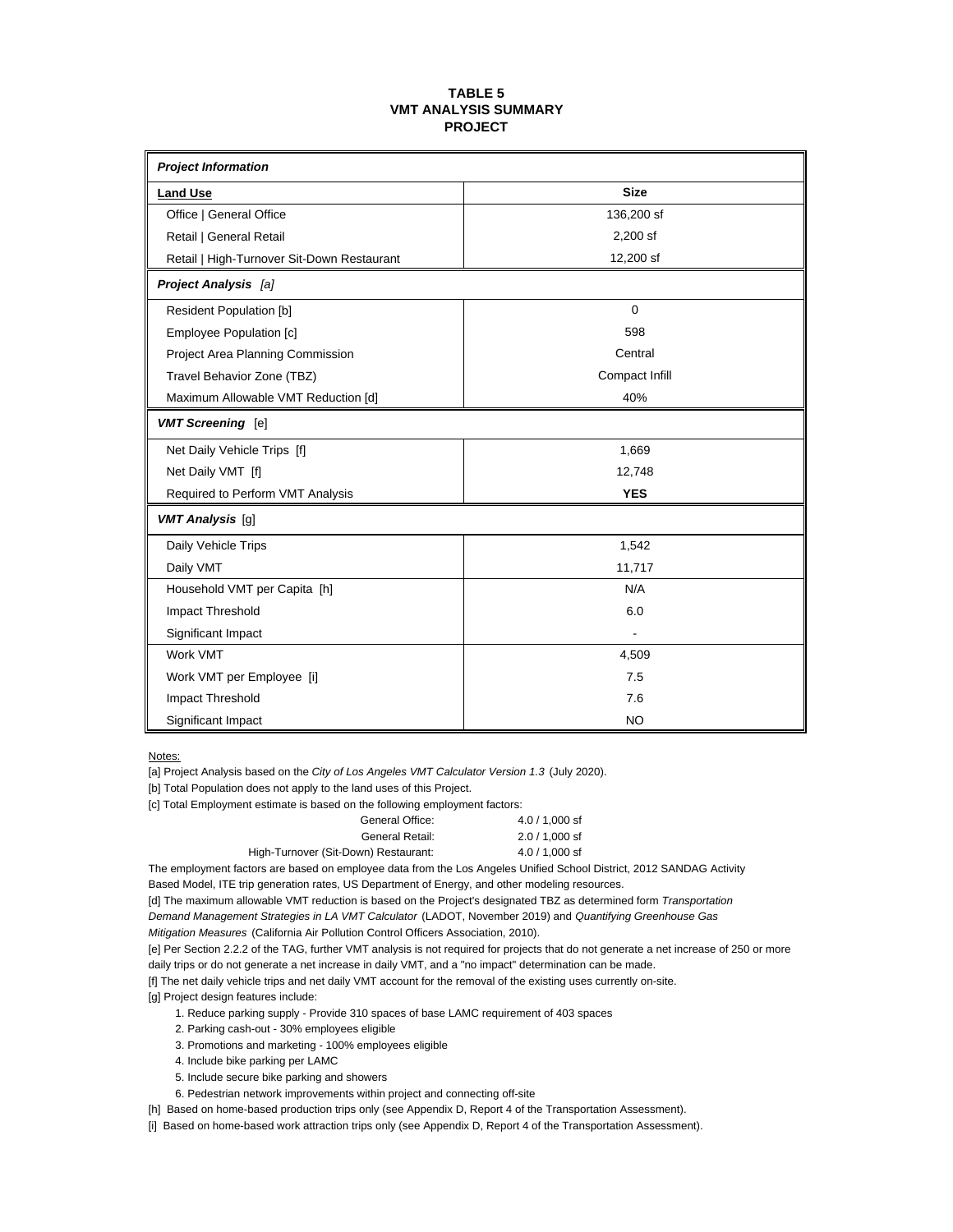#### **TABLE 6 VMT ANALYSIS SUMMARY ALTERNATIVE 2**

| <b>Project Information</b>                 |                |  |  |  |
|--------------------------------------------|----------------|--|--|--|
| <b>Land Use</b>                            | <b>Size</b>    |  |  |  |
| Office   General Office                    | 92,200 sf      |  |  |  |
| Retail   General Retail                    | 1,550 sf       |  |  |  |
| Retail   High-Turnover Sit-Down Restaurant | 8,700 sf       |  |  |  |
| <b>Project Analysis</b> [a]                |                |  |  |  |
| <b>Resident Population [b]</b>             | $\mathbf 0$    |  |  |  |
| Employee Population [c]                    | 407            |  |  |  |
| Project Area Planning Commission           | Central        |  |  |  |
| Travel Behavior Zone (TBZ)                 | Compact Infill |  |  |  |
| Maximum Allowable VMT Reduction [d]        | 40%            |  |  |  |
| <b>VMT Screening</b> [e]                   |                |  |  |  |
| Net Daily Vehicle Trips [f]                | 1,089          |  |  |  |
| Net Daily VMT [f]                          | 8,323          |  |  |  |
| Required to Perform VMT Analysis           | <b>YES</b>     |  |  |  |
| <b>VMT Analysis</b> [g]                    |                |  |  |  |
| Daily Vehicle Trips                        | 1,064          |  |  |  |
| Daily VMT                                  | 8,064          |  |  |  |
| Household VMT per Capita [h]               | N/A            |  |  |  |
| Impact Threshold                           | 6.0            |  |  |  |
| Significant Impact                         |                |  |  |  |
| Work VMT                                   | 3,052          |  |  |  |
| Work VMT per Employee [i]                  | 7.5            |  |  |  |
| Impact Threshold                           | 7.6            |  |  |  |
| Significant Impact                         | <b>NO</b>      |  |  |  |

Notes:

[a] Alternative 2 Analysis based on the *City of Los Angeles VMT Calculator Version 1.3* (July 2020).

[b] Total Population does not apply to the land uses of Alternative 2.

[c] Total Employment estimate is based on the following employment factors:

| $4.0 / 1.000$ sf |
|------------------|
| $2.0 / 1.000$ sf |
| $4.0 / 1.000$ sf |
|                  |

The employment factors are based on employee data from the Los Angeles Unified School District, 2012 SANDAG Activity

Based Model, ITE trip generation rates, US Department of Energy, and other modeling resources.

[d] The maximum allowable VMT reduction is based on the Project's designated TBZ as determined form *Transportation*

*Demand Management Strategies in LA VMT Calculator* (LADOT, November 2019) and *Quantifying Greenhouse Gas*

*Mitigation Measures* (California Air Pollution Control Officers Association, 2010).

[e] Per Section 2.2.2 of the TAG, further VMT analysis is not required for projects that do not generate a net increase of 250 or more daily trips or do not generate a net increase in daily VMT, and a "no impact" determination can be made.

[f] The net daily vehicle trips and net daily VMT account for the removal of the existing uses currently on-site.

[g] Project design features include:

- 1. Reduce parking supply Provide 210 spaces of base LAMC requirement of 277 spaces
- 2. Parking cash-out 30% employees eligible
- 3. Promotions and marketing 100% employees eligible
- 4. Include bike parking per LAMC
- 5. Include secure bike parking and showers
- 6. Pedestrian network improvements within project and connecting off-site

[h] Based on home-based production trips only (see Attachment A, Report 4).

[i] Based on home-based work attraction trips only (see Attachment A, Report 4).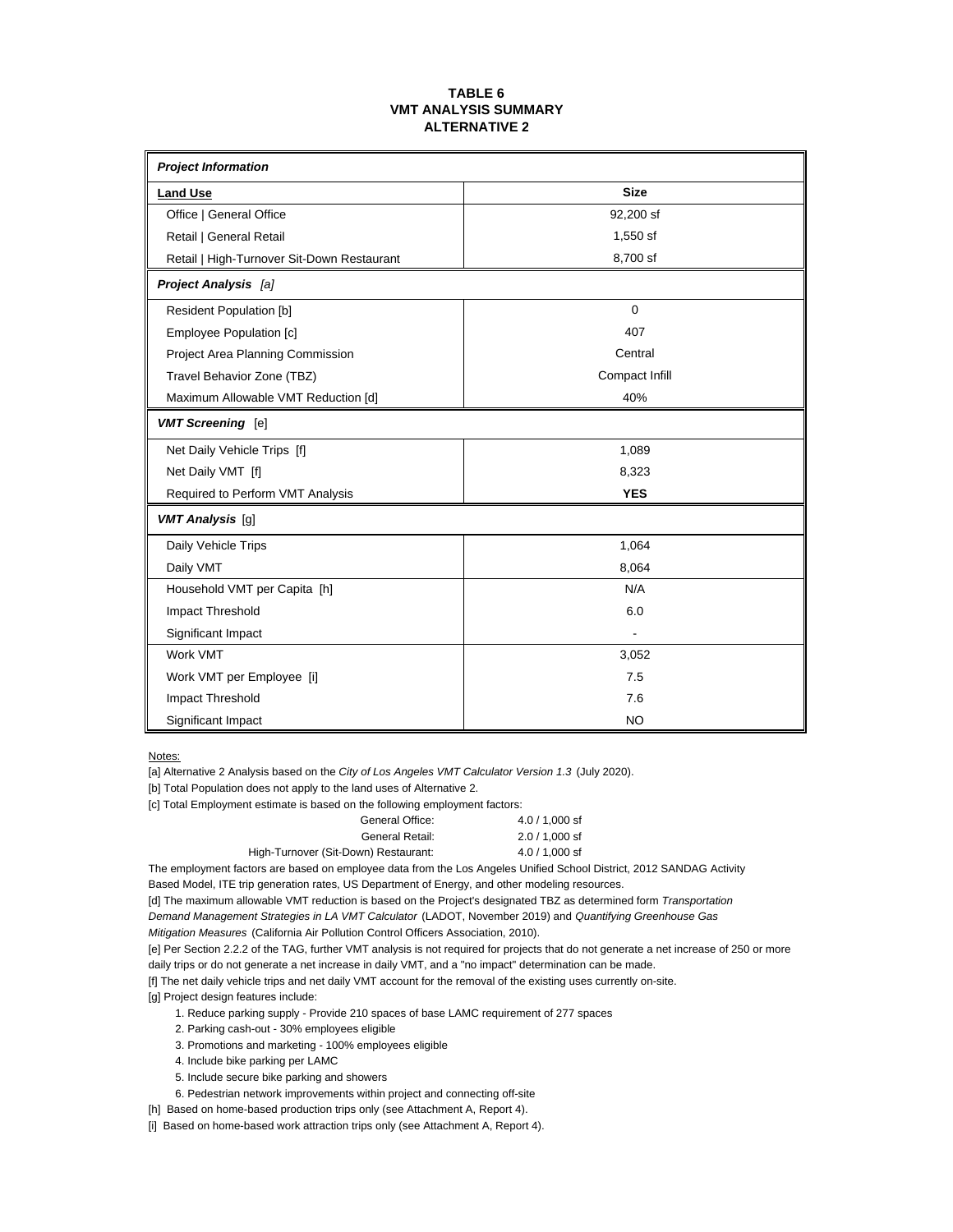## **TABLE 7 VMT SCREENING ANALYSIS ALTERNATIVE 3**

| <b>Project Information</b>          |                |  |  |  |  |  |
|-------------------------------------|----------------|--|--|--|--|--|
| <b>Land Use</b>                     | <b>Size</b>    |  |  |  |  |  |
| Office   General Office             | 51,225 sf      |  |  |  |  |  |
| <b>Project Analysis</b> [a]         |                |  |  |  |  |  |
| <b>Resident Population [b]</b>      | $\Omega$       |  |  |  |  |  |
| Employee Population [c]             | 205            |  |  |  |  |  |
| Project Area Planning Commission    | Central        |  |  |  |  |  |
| Travel Behavior Zone (TBZ)          | Compact Infill |  |  |  |  |  |
| Maximum Allowable VMT Reduction [d] | 40%            |  |  |  |  |  |
| <b>VMT Screening</b> [e]            |                |  |  |  |  |  |
| Net Daily Vehicle Trips [f]         | 187            |  |  |  |  |  |
| Net Daily VMT [f]                   | 1,646          |  |  |  |  |  |
| Required to Perform VMT Analysis    | <b>NO</b>      |  |  |  |  |  |

Notes:

[a] Alternative 3 Analysis based on the *City of Los Angeles VMT Calculator Version 1.3* (July 2020).

[b] Total Population does not apply to the land uses of Alternative 3.

[c] Total Employment estimate is based on the following employment factors:

General Office: 4.0 / 1,000 sf

The employment factors are based on employee data from the Los Angeles Unified School District, 2012 SANDAG Activity Based Model, ITE trip generation rates, US Department of Energy, and other modeling resources.

[d] The maximum allowable VMT reduction is based on the Project's designated TBZ as determined form *Transportation*

*Demand Management Strategies in LA VMT Calculator* (LADOT, November 2019) and *Quantifying Greenhouse Gas Mitigation Measures* (California Air Pollution Control Officers Association, 2010).

[e] Per Section 2.2.2 of the TAG, further VMT analysis is not required for projects that do not generate a net increase of 250 or more

daily trips or do not generate a net increase in daily VMT, and a "no impact" determination can be made.

[f] The net daily vehicle trips and net daily VMT account for the removal of the existing uses currently on-site.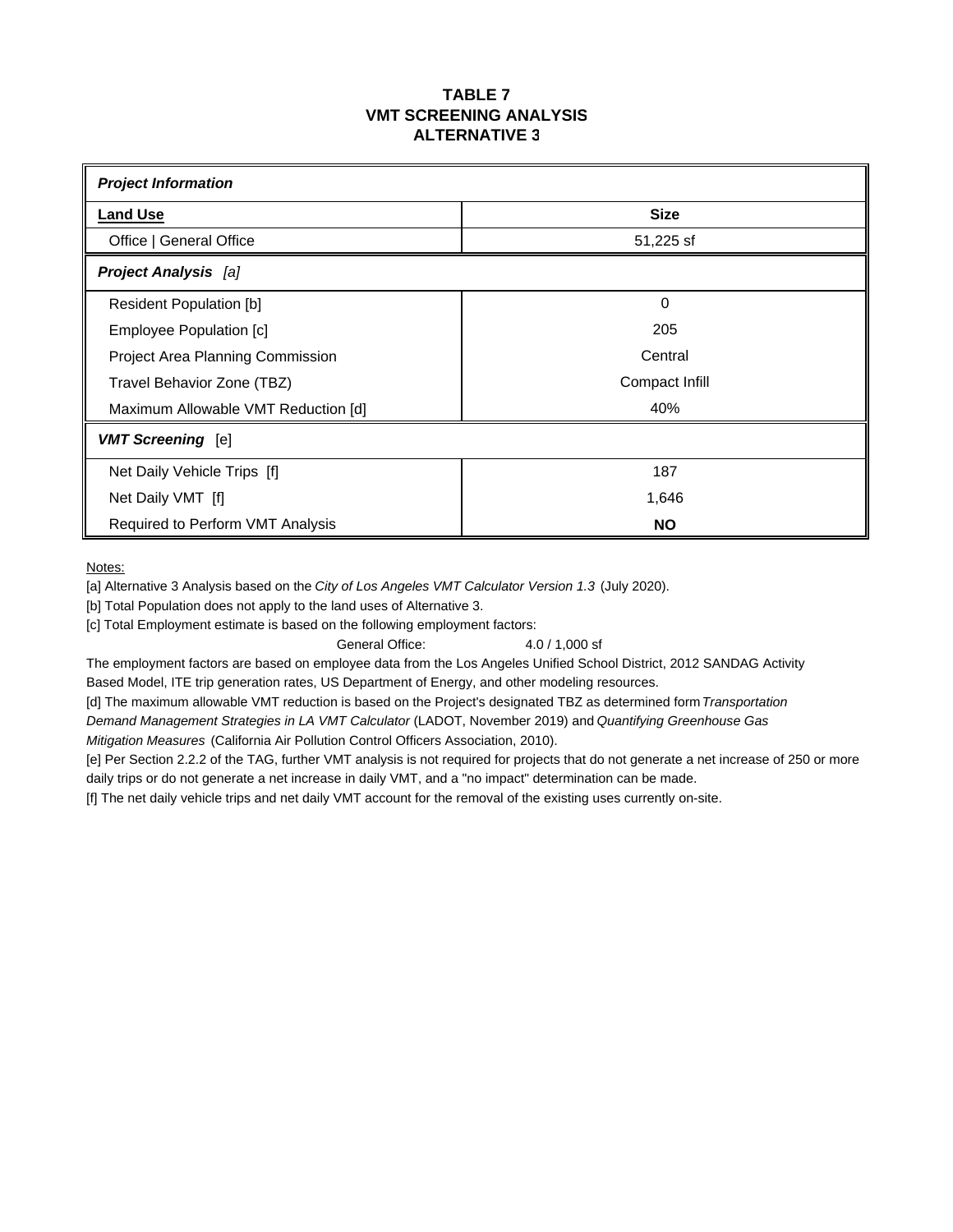*Attachment A* 

*Alternative 2 VMT Calculator Analysis Worksheets*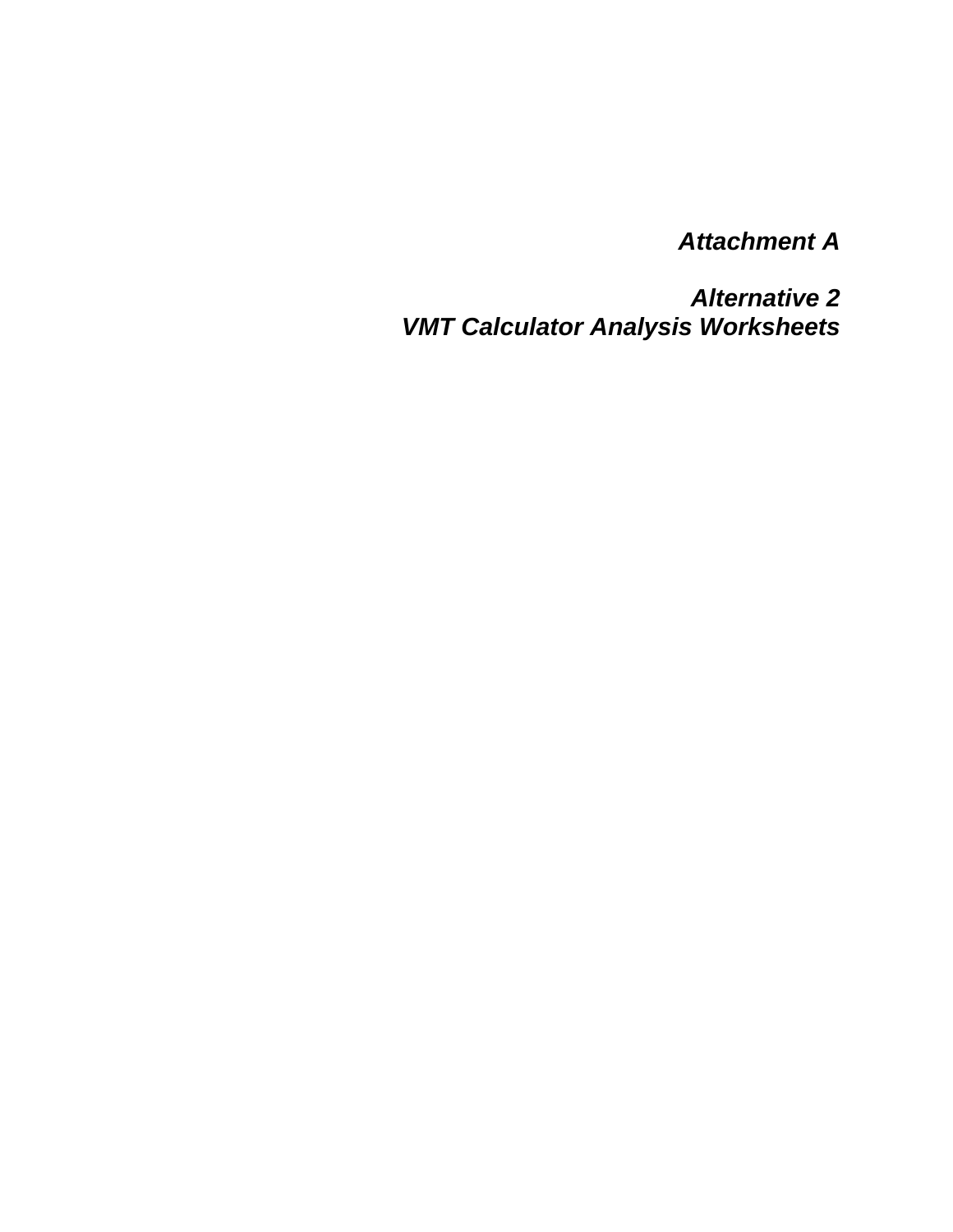## **CITY OF LOS ANGELES VMT CALCULATOR Version 1.3**



## *Project Screening Criteria: Is this project required to conduct a vehicle miles traveled analysis?*

## **Project Information**



**Is the project replacing an existing number of residential units with a smaller number of residential units AND is located within one-half mile of a fixed-rail or fixed-guideway transit** 



## **Existing Land Use**

#### $\overline{a}$ **ksf**Retail | High-Turnover Sit-Down Restaurant Retail | High-Turnover Sit-Down Restaurant 2.551 ksf<br>Office | General Office | 8.442 ksf Office | General Office **Land Use Type Value Unit**

**Click here to add a single custom land use type (will be included in the above list)** 

## **Proposed Project Land Use**

| <b>Land Use Type</b>                       | <b>Value</b> |      | Unit |     |  |
|--------------------------------------------|--------------|------|------|-----|--|
| Retail   General Retail                    |              | 2.2  |      | ksf |  |
| Retail   General Retail                    |              | 1.55 | ksf  |     |  |
| Retail   High-Turnover Sit-Down Restaurant |              | 8.7  | ksf  |     |  |
| Office   General Office                    |              | 92.2 | ksf  |     |  |

**Click here to add a single custom land use type (will be included in the above list)** 

## **Project Screening Summary**

| <b>Existing</b><br><b>Land Use</b>                                                                                                       | <b>Proposed</b>              |                                 |  |  |  |  |  |
|------------------------------------------------------------------------------------------------------------------------------------------|------------------------------|---------------------------------|--|--|--|--|--|
| 223<br>Daily Vehicle Trips                                                                                                               | 1.312<br>Daily Vehicle Trips |                                 |  |  |  |  |  |
| 1.638<br>Daily VMT                                                                                                                       | 9.961<br>Daily VMT           |                                 |  |  |  |  |  |
| <b>Tier 1 Screening Criteria</b>                                                                                                         |                              |                                 |  |  |  |  |  |
| Project will have less residential units compared<br>to existing residential units & is within one-half<br>mile of a fixed-rail station. |                              |                                 |  |  |  |  |  |
| <b>Tier 2 Screening Criteria</b>                                                                                                         |                              |                                 |  |  |  |  |  |
| The net increase in daily trips < 250 trips                                                                                              |                              | 1.089<br><b>Net Daily Trips</b> |  |  |  |  |  |
| The net increase in daily VMT $\leq$ 0                                                                                                   |                              | 8.323<br><b>Net Daily VMT</b>   |  |  |  |  |  |
| The proposed project consists of only retail<br>land uses $\leq 50,000$ square feet total.                                               |                              | 10.250<br>ksf                   |  |  |  |  |  |
| The proposed project is required to perform                                                                                              | <b>VMT</b> analysis.         |                                 |  |  |  |  |  |

**Measuring the Miles**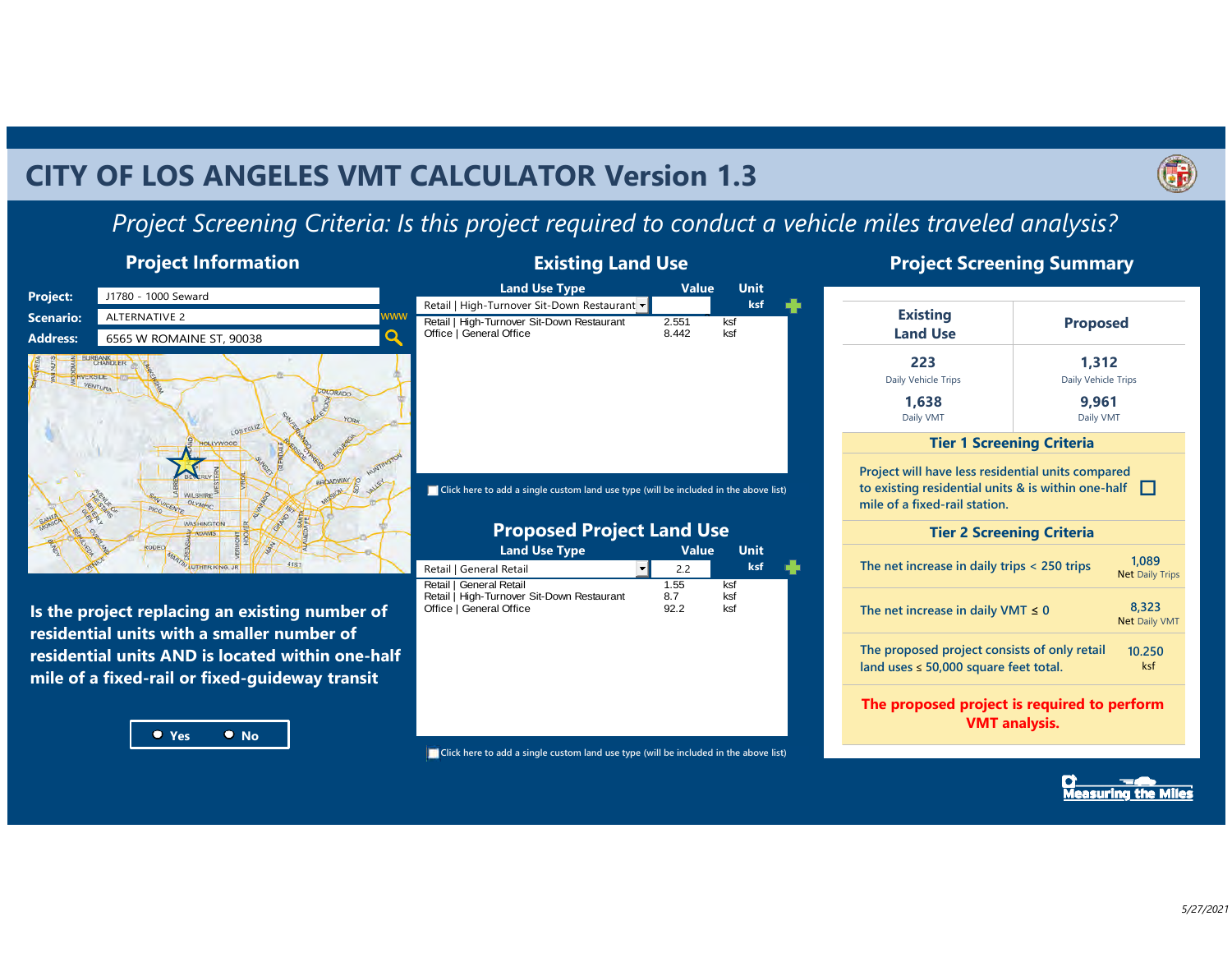## **CITY OF LOS ANGELES VMT CALCULATOR Version 1.3**



**Analysis Results**

## **Project Information**



**TDM Strategies**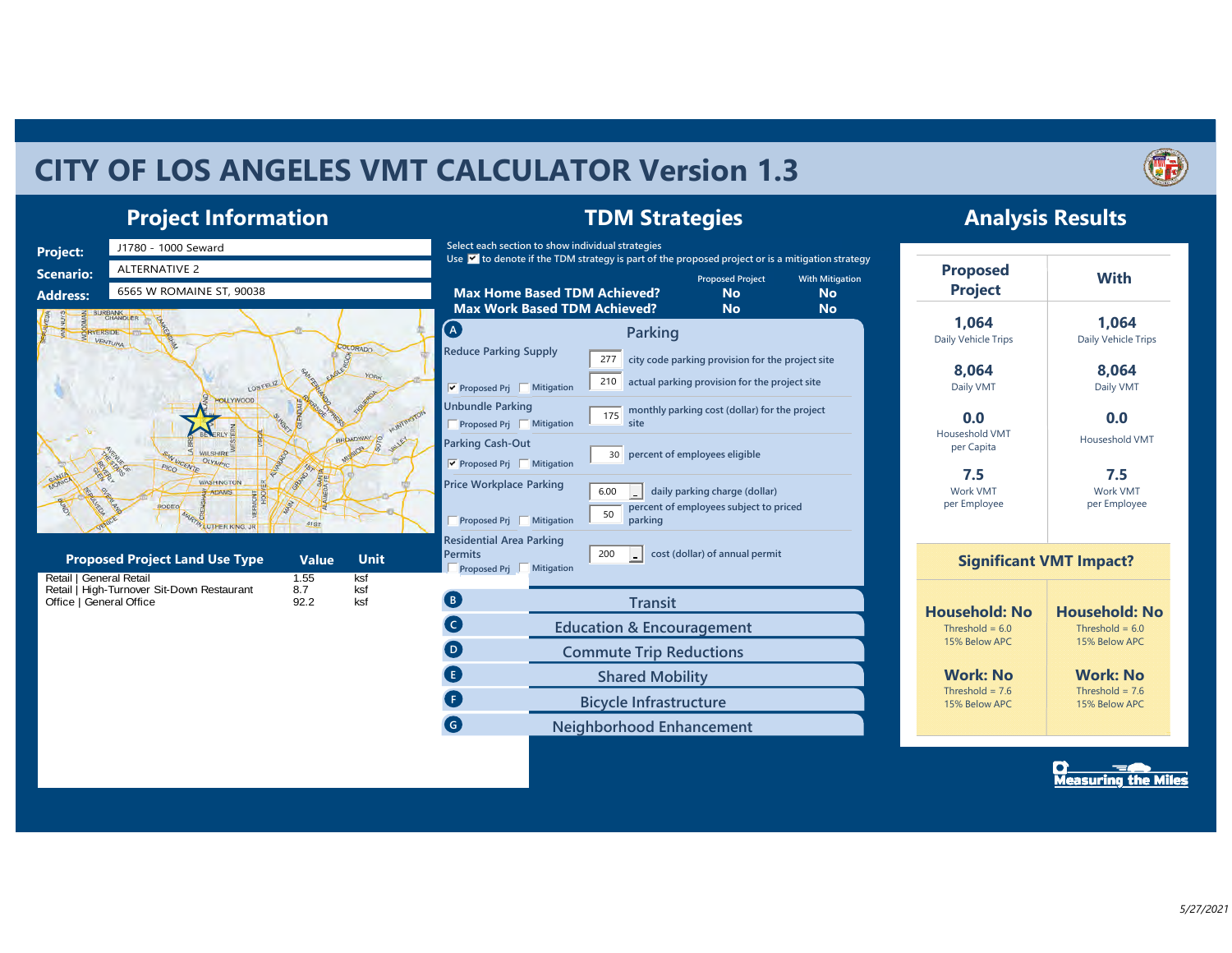## **CITY OF LOS ANGELES VMT CALCULATOR**

Date: May 27, 2021 Project Name: J1780 ‐ 1000 Seward Project Scenario: ALTERNATIVE 2 Project Address: 6565 W ROMAINE ST, 90038 Version 1.3



**Report 1: Project & Analysis Overview**

| <b>Project Information</b> |                               |                |                 |  |  |  |  |  |  |  |
|----------------------------|-------------------------------|----------------|-----------------|--|--|--|--|--|--|--|
|                            | <b>Land Use Type</b>          | Value          | <b>Units</b>    |  |  |  |  |  |  |  |
|                            | Single Family                 | $\Omega$       | DU              |  |  |  |  |  |  |  |
|                            | Multi Family                  | $\overline{O}$ | DU              |  |  |  |  |  |  |  |
| Housing                    | Townhouse                     | $\Omega$       | DU              |  |  |  |  |  |  |  |
|                            | Hotel                         | $\overline{O}$ | Rooms           |  |  |  |  |  |  |  |
|                            | Motel                         | $\theta$       | Rooms           |  |  |  |  |  |  |  |
|                            | Family                        | $\overline{O}$ | DU              |  |  |  |  |  |  |  |
|                            | Senior                        | $\overline{O}$ | DU              |  |  |  |  |  |  |  |
| Affordable Housing         | <b>Special Needs</b>          | $\overline{O}$ | DU              |  |  |  |  |  |  |  |
|                            | Permanent Supportive          | $\overline{O}$ | DU              |  |  |  |  |  |  |  |
|                            | <b>General Retail</b>         | 1.550          | ksf             |  |  |  |  |  |  |  |
|                            | <b>Furniture Store</b>        | 0.000          | ksf             |  |  |  |  |  |  |  |
|                            | Pharmacy/Drugstore            | 0.000          | ksf             |  |  |  |  |  |  |  |
|                            | Supermarket                   | 0.000          | ksf             |  |  |  |  |  |  |  |
|                            | <b>Bank</b>                   | 0.000          | ksf             |  |  |  |  |  |  |  |
|                            | <b>Health Club</b>            | 0.000          | ksf             |  |  |  |  |  |  |  |
| <b>Retail</b>              | High-Turnover Sit-Down        | 8.700          |                 |  |  |  |  |  |  |  |
|                            | Restaurant                    |                | ksf             |  |  |  |  |  |  |  |
|                            | <b>Fast-Food Restaurant</b>   | 0.000          | ksf             |  |  |  |  |  |  |  |
|                            | <b>Quality Restaurant</b>     | 0.000          | ksf             |  |  |  |  |  |  |  |
|                            | Auto Repair                   | 0.000          | ksf             |  |  |  |  |  |  |  |
|                            | Home Improvement              | 0.000          | ksf             |  |  |  |  |  |  |  |
|                            | <b>Free-Standing Discount</b> | 0.000          | $k$ sf          |  |  |  |  |  |  |  |
|                            | Movie Theater                 | $\overline{O}$ | Seats           |  |  |  |  |  |  |  |
| <b>Office</b>              | <b>General Office</b>         | 92.200         | ksf             |  |  |  |  |  |  |  |
|                            | <b>Medical Office</b>         | 0.000          | ksf             |  |  |  |  |  |  |  |
|                            | Light Industrial              | 0.000          | ksf             |  |  |  |  |  |  |  |
| <b>Industrial</b>          | Manufacturing                 | 0.000          | ksf             |  |  |  |  |  |  |  |
|                            | Warehousing/Self-Storage      | 0.000          | ksf             |  |  |  |  |  |  |  |
|                            | University                    | $\overline{O}$ | <b>Students</b> |  |  |  |  |  |  |  |
|                            | <b>High School</b>            | $\overline{O}$ | <b>Students</b> |  |  |  |  |  |  |  |
| School                     | Middle School                 | 0              | <b>Students</b> |  |  |  |  |  |  |  |
|                            | Elementary                    | $\overline{O}$ | <b>Students</b> |  |  |  |  |  |  |  |
|                            | Private School (K-12)         | $\overline{O}$ | <b>Students</b> |  |  |  |  |  |  |  |
| Other                      |                               | $\overline{O}$ | Trips           |  |  |  |  |  |  |  |

| <b>Analysis Results</b>    |                                         |                      |                            |  |  |  |  |  |
|----------------------------|-----------------------------------------|----------------------|----------------------------|--|--|--|--|--|
|                            | <b>Total Employees: 407</b>             |                      |                            |  |  |  |  |  |
| <b>Total Population: 0</b> |                                         |                      |                            |  |  |  |  |  |
|                            | <b>Proposed Project</b>                 |                      | <b>With Mitigation</b>     |  |  |  |  |  |
| 1,064                      | <b>Daily Vehicle Trips</b>              | 1,064                | <b>Daily Vehicle Trips</b> |  |  |  |  |  |
| 8,064                      | <b>Daily VMT</b>                        | 8,064                | <b>Daily VMT</b>           |  |  |  |  |  |
| $\Omega$                   | <b>Household VMT</b>                    |                      | <b>Household VMT per</b>   |  |  |  |  |  |
|                            | per Capita                              | $\Omega$             | Capita                     |  |  |  |  |  |
|                            | <b>Work VMT</b>                         |                      | <b>Work VMT per</b>        |  |  |  |  |  |
| 7.5                        | per Employee                            | 7.5                  | <b>Employee</b>            |  |  |  |  |  |
|                            |                                         |                      |                            |  |  |  |  |  |
|                            | <b>Significant VMT Impact?</b>          |                      |                            |  |  |  |  |  |
|                            | <b>APC: Central</b>                     |                      |                            |  |  |  |  |  |
|                            | Impact Threshold: 15% Below APC Average |                      |                            |  |  |  |  |  |
|                            | Household = $6.0$                       |                      |                            |  |  |  |  |  |
|                            | Work = $7.6$                            |                      |                            |  |  |  |  |  |
|                            | <b>Proposed Project</b>                 |                      | <b>With Mitigation</b>     |  |  |  |  |  |
| <b>VMT Threshold</b>       | <b>Impact</b>                           | <b>VMT Threshold</b> | <b>Impact</b>              |  |  |  |  |  |
| Household $> 6.0$          | <b>No</b>                               | Household $> 6.0$    | <b>No</b>                  |  |  |  |  |  |
| Work $> 7.6$               | <b>No</b>                               | Work $> 7.6$         | <b>No</b>                  |  |  |  |  |  |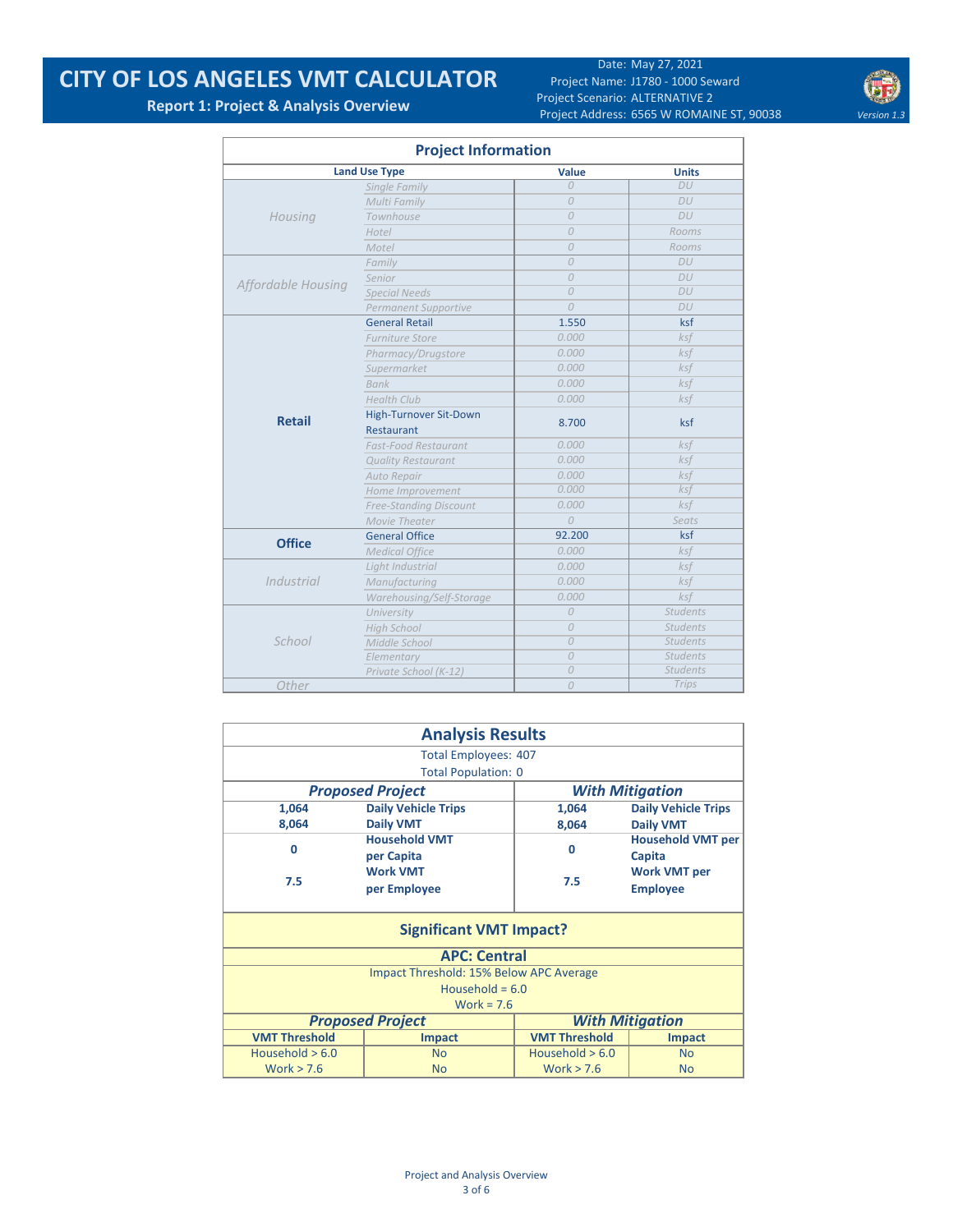## **CITY OF LOS ANGELES VMT CALCULATOR Report 2: TDM Inputs**

 $\bigcirc$ Date: May 27, 2021<br>
Project Name: 11780 - 1000 Seward<br>
Project Scenario: ALTERNATIVE 2<br>
Project Address: *6565* W ROMAINE 5T, 90038<br>
Version 1.3

May 27, 2021 J1780 ‐ 1000 Seward ALTERNATIVE 2 6565 W ROMAINE ST, 90038

|                                   |                                                                   | <b>TDM Strategy Inputs</b>                                                                             |                         |                    |  |  |
|-----------------------------------|-------------------------------------------------------------------|--------------------------------------------------------------------------------------------------------|-------------------------|--------------------|--|--|
|                                   | <b>Strategy Type</b>                                              | <b>Description</b><br>City code parking                                                                | <b>Proposed Project</b> | <b>Mitigations</b> |  |  |
|                                   | Reduce parking supply                                             | provision (spaces)<br><b>Actual parking</b>                                                            | 277                     | 277                |  |  |
|                                   |                                                                   | provision (spaces)                                                                                     | 210                     | 210                |  |  |
|                                   | Unbundle parking                                                  | Monthly cost for<br>parking (\$)                                                                       | 50                      | SO                 |  |  |
| Parking                           | Parking cash-out                                                  | Employees eligible<br>(% )                                                                             | 30%                     | 30%                |  |  |
|                                   | Price workplace                                                   | Daily parking charge<br>(5)                                                                            | \$0.00                  | \$0.00             |  |  |
|                                   | parkina                                                           | Employees subject to                                                                                   | 0%                      | 0%                 |  |  |
|                                   | Residential area                                                  | priced parking (%)<br>Cost of annual                                                                   |                         |                    |  |  |
|                                   | parking permits                                                   | permit (\$)                                                                                            | 50                      | 50                 |  |  |
|                                   |                                                                   | (cont. on following page)                                                                              |                         |                    |  |  |
|                                   |                                                                   | TDM Strategy Inputs, Cont.                                                                             |                         |                    |  |  |
|                                   | <b>Strategy Type</b>                                              | <b>Description</b><br>Reduction in                                                                     | <b>Proposed Project</b> | Mitigations        |  |  |
|                                   |                                                                   | headways (increase<br>In frequency) (%)<br>Existing transit mode                                       | 0%                      | 0%                 |  |  |
|                                   | Reduce transit<br>headways                                        | share (as a percent<br>of total daily trips)<br>(%)                                                    | O%                      | 0%                 |  |  |
|                                   |                                                                   | Lines within project<br>site improved (<50%,<br>$=50%$                                                 | $\theta$                | $\theta$           |  |  |
| <b>Transit</b>                    | Implement<br>neighborhood shuttle                                 | Degree of<br><i>implementation</i><br>(low, medium, high)                                              | $\overline{O}$          | $\theta$           |  |  |
|                                   |                                                                   | Employees and<br>residents eligible (%)                                                                | 0%                      | 0%                 |  |  |
|                                   | Transit subsidies                                                 | Employees and<br>residents eligible (%)<br>Amount of transit                                           | O%                      | 0%                 |  |  |
|                                   | Voluntary travel                                                  | subsidy per<br>passenger (daily<br>equivalent) (\$)<br>Employees and                                   | \$0.00                  | \$0.00             |  |  |
| <b>Education &amp;</b>            | behavior change                                                   | residents                                                                                              | 0%                      | 0%                 |  |  |
| Encouragement                     | program<br>Promotions and                                         | participating (%)<br><b>Employees and</b><br>residents                                                 | 100%                    | 100%               |  |  |
|                                   |                                                                   | TDM Strategy Inputs, Cont.<br><b>Description</b>                                                       | <b>Proposed Project</b> | <b>Mitigations</b> |  |  |
|                                   | <b>Strategy Type</b><br>Required commute<br>trip reduction        | Employees                                                                                              | 0%                      | 0%                 |  |  |
|                                   | program                                                           | participating (%)                                                                                      |                         |                    |  |  |
|                                   | Alternative Work<br>Schedules and                                 | Employees<br>participating (%)                                                                         | 0%                      | 0%                 |  |  |
|                                   | Telecommute                                                       | Type of program                                                                                        | $\theta$                | $\overline{O}$     |  |  |
| <b>Commute Trip</b>               |                                                                   | Degree of<br><i>implementation</i>                                                                     | $\theta$                | $\theta$           |  |  |
| <b>Reductions</b>                 | Employer sponsored                                                | (low, medium, high)                                                                                    |                         |                    |  |  |
|                                   | vanpool or shuttle                                                | Employees eligible<br>(%)                                                                              | 0%                      | 0%                 |  |  |
|                                   |                                                                   | Employer size (small,<br>medium, large)                                                                | $\theta$                | $\theta$           |  |  |
|                                   |                                                                   | Employees eligible                                                                                     |                         |                    |  |  |
|                                   | Ride-share program                                                | (96)                                                                                                   | 0%                      | 0%                 |  |  |
|                                   | Car share                                                         | Car share project<br>etting (Urba<br>Suburban, All Other)                                              | $\Omega$                | $\Omega$           |  |  |
| <b>Shared Mobility Bike share</b> |                                                                   | Within 600 feet of<br>existing bike share<br>station - $OR-$<br>Implementing new<br>bike share station | $\cal O$                | $\theta$           |  |  |
|                                   | School carpool<br>program                                         | (Yes/No)<br>Level of<br><i>implementation</i>                                                          | $\mathcal{O}$           |                    |  |  |
|                                   |                                                                   |                                                                                                        |                         | $\mathcal{O}$      |  |  |
|                                   |                                                                   | (Low, Medium, High)<br>(cont. on following page)                                                       |                         |                    |  |  |
|                                   | <b>Strategy Type</b>                                              | TDM Strategy Inputs, Cont.<br><b>Description</b>                                                       | <b>Proposed Project</b> | <b>Mitigations</b> |  |  |
|                                   | Implement/Improve                                                 | Provide bicycle                                                                                        | $\theta$                | $\theta$           |  |  |
| <b>Bicycle</b>                    | on-street bicycle<br>facility<br>Include Bike parking<br>per LAMC | facility along site<br>(Yes/No)<br>Meets City Bike<br><b>Parking Code</b>                              | Yes                     | Yes                |  |  |
| Infrastructure                    | Include secure bike<br>parking and showers                        | (Yes/No)<br>Includes indoor bike<br>parking/lockers,<br>showers, & repair<br>station (Yes/No)          | Yes                     | Yes                |  |  |
|                                   |                                                                   | Streets with traffic                                                                                   |                         |                    |  |  |
| Neighborhood                      | Traffic calming<br><i>Improvements</i>                            | calming<br>improvements (%)<br>Intersections with<br>traffic calming                                   | 0%<br>0%                | 0%<br>0%           |  |  |
| <b>Enhancement</b>                |                                                                   | Improvements (%)<br>Included (within<br>project and                                                    |                         |                    |  |  |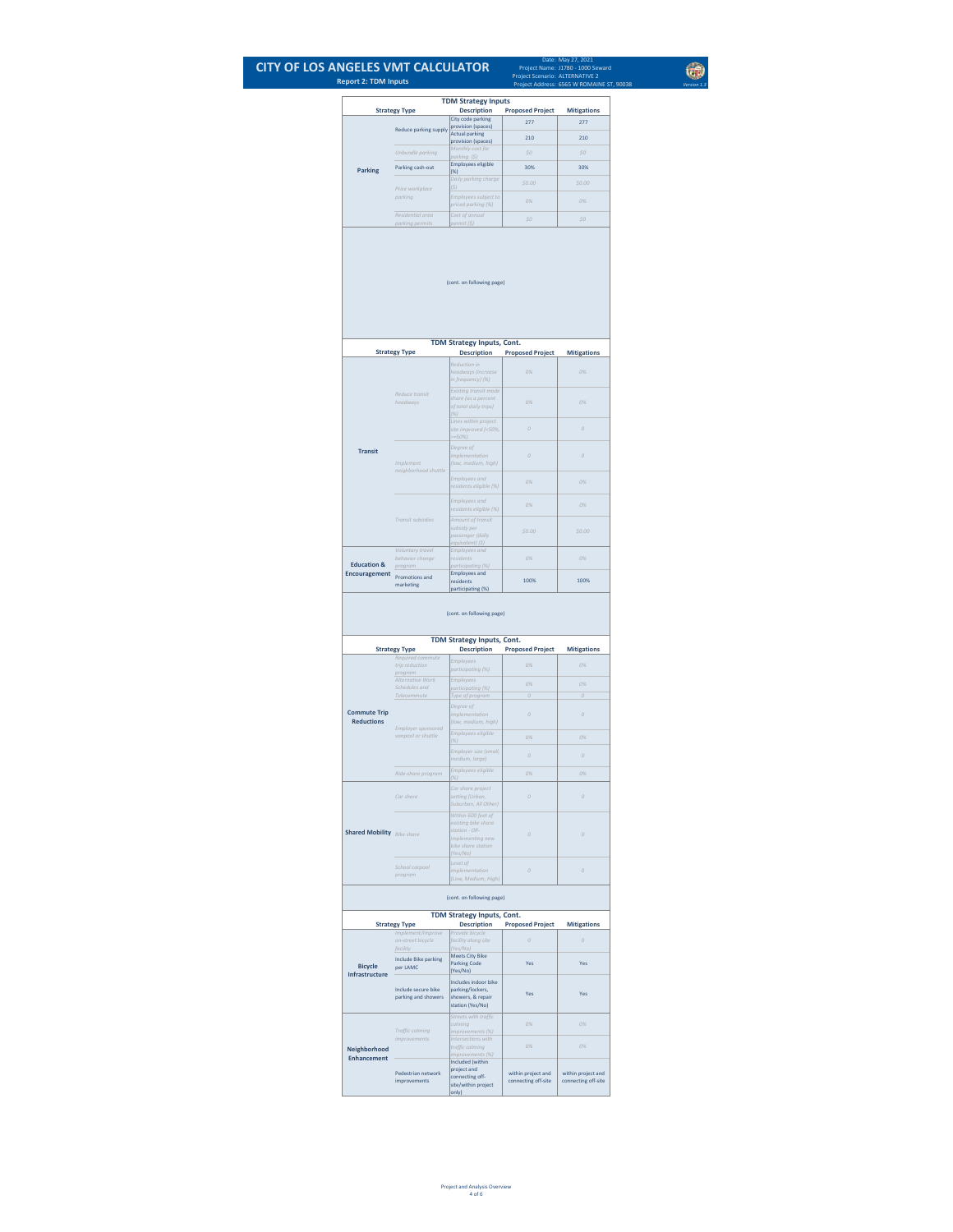## **CITY OF LOS ANGELES VMT CALCULATOR**

#### Date: Project Name: Project Scenario: ALTERNATIVE 2 Project Address: **Report 3: TDM Outputs** *Version 1.3* 6565 W ROMAINE ST, 90038 May 27, 2021 J1780 ‐ 1000 Seward

|                                          |                                                          |          |                                                   |          |                                                   | <b>TDM Adjustments by Trip Purpose &amp; Strategy</b> |                                                    |          |                                                           |          |                                                        |          |                                                        |                                                                                      |
|------------------------------------------|----------------------------------------------------------|----------|---------------------------------------------------|----------|---------------------------------------------------|-------------------------------------------------------|----------------------------------------------------|----------|-----------------------------------------------------------|----------|--------------------------------------------------------|----------|--------------------------------------------------------|--------------------------------------------------------------------------------------|
|                                          |                                                          |          |                                                   |          |                                                   | <b>Place type: Compact Infill</b>                     |                                                    |          |                                                           |          |                                                        |          |                                                        |                                                                                      |
|                                          |                                                          | Proposed | <b>Home Based Work</b><br>Production<br>Mitigated | Proposed | <b>Home Based Work</b><br>Attraction<br>Mitigated | Proposed                                              | <b>Home Based Other</b><br>Production<br>Mitigated | Proposed | <b>Home Based Other</b><br><b>Attraction</b><br>Mitigated | Proposed | <b>Non-Home Based Other</b><br>Production<br>Mitigated | Proposed | <b>Non-Home Based Other</b><br>Attraction<br>Mitigated | Source                                                                               |
|                                          | Reduce parking supply                                    | 12%      | 12%                                               | 12%      | 12%                                               | 12%                                                   | 12%                                                | 12%      | 12%                                                       | 12%      | 12%                                                    | 12%      | 12%                                                    |                                                                                      |
|                                          | Unbundle parking                                         | 0%       | 0%                                                | 0%       | 0%                                                | 0%                                                    | 0%                                                 | 0%       | 0%                                                        | 0%       | 0%                                                     | 0%       | 0%                                                     |                                                                                      |
| <b>Parking</b>                           | Parking cash-out                                         | 0%       | 0%                                                | 2%       | 2%                                                | 0%                                                    | 0%                                                 | 0%       | 0%                                                        | 0%       | 0%                                                     | 0%       | 0%                                                     | <b>TDM Strategy</b><br>Appendix, Parking<br>sections                                 |
|                                          | Price workplace<br>parking                               | 0%       | 0%                                                | 0%       | 0%                                                | 0%                                                    | 0%                                                 | 0%       | 0%                                                        | 0%       | 0%                                                     | 0%       | 0%                                                     | $1 - 5$                                                                              |
|                                          | Residential area<br>parking permits                      | $0.00\%$ | $0.00\%$                                          | $0.00\%$ | 0.00%                                             | 0.00%                                                 | 0.00%                                              | 0.00%    | $0.00\%$                                                  | 0.00%    | 0.00%                                                  | $0.00\%$ | 0.00%                                                  |                                                                                      |
| <b>Transit</b>                           | Reduce transit<br>headways                               | 0%       | 0%                                                | 0%       | 0%                                                | 0%                                                    | 0%                                                 | 0%       | 0%                                                        | 0%       | 0%                                                     | 0%       | 0%                                                     | <b>TDM Strategy</b><br>Appendix, Transit<br>sections 1 - 3                           |
|                                          | Implement<br>neighborhood shuttle                        | 0%       | 0%                                                | 0%       | 0%                                                | 0%                                                    | 0%                                                 | 0%       | 0%                                                        | 0%       | 0%                                                     | 0%       | 0%                                                     |                                                                                      |
|                                          | Transit subsidies                                        | 0%       | 0%                                                | 0%       | 0%                                                | 0%                                                    | 0%                                                 | 0%       | 0%                                                        | 0%       | 0%                                                     | 0%       | 0%                                                     |                                                                                      |
| <b>Education &amp;</b>                   | Voluntary travel<br>behavior change<br>program           | 0%       | 0%                                                | 0%       | 0%                                                | 0%                                                    | 0%                                                 | 0%       | 0%                                                        | 0%       | 0%                                                     | 0%       | 0%                                                     | <b>TDM Strategy</b><br>Appendix,<br>Education &<br>Encouragement<br>sections $1 - 2$ |
| Encouragement                            | Promotions and<br>marketing                              | 4%       | 4%                                                | 4%       | 4%                                                | 4%                                                    | 4%                                                 | 4%       | 4%                                                        | 4%       | 4%                                                     | 4%       | 0%                                                     |                                                                                      |
|                                          | Required commute trip<br>reduction program               | 0%       | 0%                                                | 0%       | 0%                                                | 0%                                                    | 0%                                                 | 0%       | 0%                                                        | 0%       | 0%                                                     | 0%       | 0%                                                     |                                                                                      |
| <b>Commute Trip</b><br><b>Reductions</b> | Alternative Work<br>Schedules and<br>Telecommute Program | 0%       | 0%                                                | 0%       | 0%                                                | 0%                                                    | 0%                                                 | 0%       | 0%                                                        | 0%       | 0%                                                     | 0%       | 0%                                                     | <b>TDM Strategy</b><br>Appendix,<br><b>Commute Trip</b><br><b>Reductions</b>         |
|                                          | Employer sponsored<br>vanpool or shuttle                 | 0%       | 0%                                                | 0%       | 0%                                                | 0%                                                    | 0%                                                 | 0%       | 0%                                                        | 0%       | 0%                                                     | 0%       | 0%                                                     | sections 1 - 4                                                                       |
|                                          | Ride-share program                                       | 0%       | 0%                                                | 0%       | 0%                                                | 0%                                                    | 0%                                                 | 0%       | 0%                                                        | 0%       | 0%                                                     | 0%       | 0%                                                     |                                                                                      |
|                                          | Car-share                                                | $0.0\%$  | $0.0\%$                                           | 0.0%     | $0.0\%$                                           | $0.0\%$                                               | 0.0%                                               | $0.0\%$  | 0.0%                                                      | 0.0%     | $0.0\%$                                                | $0.0\%$  | 0.0%                                                   | <b>TDM Strategy</b>                                                                  |
| <b>Shared Mobility</b>                   | Bike share                                               | $0.00\%$ | 0.00%                                             | $0.00\%$ | 0.00%                                             | 0.00%                                                 | 0.00%                                              | 0.00%    | $0.00\%$                                                  | 0.00%    | 0.00%                                                  | $0.00\%$ | 0.00%                                                  | Appendix, Shared                                                                     |
|                                          | School carpool<br>program                                | 0.0%     | $0.0\%$                                           | 0.0%     | $0.0\%$                                           | 0.0%                                                  | 0.0%                                               | $0.0\%$  | $0.0\%$                                                   | 0.0%     | 0.0%                                                   | 0.0%     | $0.0\%$                                                | Mobility sections<br>$1 - 3$                                                         |

| TDM Adjustments by Trip Purpose & Strategy, Cont. |                                                    |                                      |           |          |                                      |          |                                                                                |          |           |                                    |           |                                    |           |                                                                                |
|---------------------------------------------------|----------------------------------------------------|--------------------------------------|-----------|----------|--------------------------------------|----------|--------------------------------------------------------------------------------|----------|-----------|------------------------------------|-----------|------------------------------------|-----------|--------------------------------------------------------------------------------|
| <b>Place type: Compact Infill</b>                 |                                                    |                                      |           |          |                                      |          |                                                                                |          |           |                                    |           |                                    |           |                                                                                |
|                                                   |                                                    | <b>Home Based Work</b><br>Production |           |          | <b>Home Based Work</b><br>Attraction |          | <b>Home Based Other</b><br><b>Home Based Other</b><br>Production<br>Attraction |          |           | Non-Home Based Other<br>Production |           | Non-Home Based Other<br>Attraction | Source    |                                                                                |
|                                                   |                                                    | Proposed                             | Mitigated | Proposed | Mitigated                            | Proposed | Mitigated                                                                      | Proposed | Mitigated | Proposed                           | Mitigated | Proposed                           | Mitigated |                                                                                |
| <b>Bicycle</b>                                    | Implement/Improve<br>on-street bicycle<br>facility | 0.0%                                 | 0.0%      | 0.0%     | 0.0%                                 | 0.0%     | $0.0\%$                                                                        | $0.0\%$  | $0.0\%$   | 0.0%                               | $0.0\%$   | 0.0%                               | $0.0\%$   | <b>TDM Strategy</b><br>Appendix, Bicycle<br>Infrastructure<br>sections $1 - 3$ |
| <b>Infrastructure</b>                             | Include Bike parking<br>per LAMC                   | 0.6%                                 | 0.6%      | 0.6%     | 0.6%                                 | 0.6%     | 0.6%                                                                           | 0.6%     | 0.6%      | 0.6%                               | 0.6%      | 0.6%                               | 0.6%      |                                                                                |
|                                                   | Include secure bike<br>parking and showers         | 0.6%                                 | 0.6%      | 0.6%     | 0.6%                                 | 0.6%     | 0.6%                                                                           | 0.6%     | 0.6%      | 0.6%                               | 0.6%      | 0.6%                               | 0.6%      |                                                                                |
| Neighborhood                                      | Traffic calming<br><i>improvements</i>             | 0.0%                                 | 0.0%      | 0.0%     | 0.0%                                 | $0.0\%$  | $0.0\%$                                                                        | $0.0\%$  | 0.0%      | 0.0%                               | 0.0%      | 0.0%                               | 0.0%      | <b>TDM Strategy</b><br>Appendix,                                               |
| <b>Enhancement</b>                                | Pedestrian network<br>improvements                 | 2.0%                                 | 2.0%      | 2.0%     | 2.0%                                 | 2.0%     | 2.0%                                                                           | 2.0%     | 2.0%      | 2.0%                               | 2.0%      | 2.0%                               | 2.0%      | Neighborhood<br>Enhancement                                                    |

|                                  | <b>Final Combined &amp; Maximum TDM Effect</b> |           |                                      |           |          |                                       |          |                                       |          |                                    |                                    |           |
|----------------------------------|------------------------------------------------|-----------|--------------------------------------|-----------|----------|---------------------------------------|----------|---------------------------------------|----------|------------------------------------|------------------------------------|-----------|
|                                  | <b>Home Based Work</b><br>Production           |           | <b>Home Based Work</b><br>Attraction |           |          | <b>Home Based Other</b><br>Production |          | <b>Home Based Other</b><br>Attraction |          | Non-Home Based Other<br>Production | Non-Home Based Other<br>Attraction |           |
|                                  | Proposed                                       | Mitigated | Proposed                             | Mitigated | Proposed | Mitigated                             | Proposed | Mitigated                             | Proposed | Mitigated                          | Proposed                           | Mitigated |
| <b>COMBINED</b><br><b>TOTAL</b>  | 18%                                            | 18%       | 20%                                  | 20%       | 18%      | 18%                                   | 18%      | 18%                                   | 18%      | 18%                                | 18%                                | 15%       |
| <b>MAX. TDM</b><br><b>EFFECT</b> | 18%                                            | 18%       | 20%                                  | 20%       | 18%      | 18%                                   | 18%      | 18%                                   | 18%      | 18%                                | 18%                                | 18%       |

|                  | = Minimum (X%, 1- $[(1-A)*(1-B))]$<br>where $X\% =$ |     |
|------------------|-----------------------------------------------------|-----|
| <b>PLACE</b>     | urban                                               | 75% |
| <b>TYPE MAX:</b> | compact infill                                      | 40% |
|                  | suburban center                                     | 20% |
|                  | suburban                                            | 15% |

Note: (1‐[(1‐A)\*(1‐B)…]) reflects the dampened combined effectiveness of TDM Strategies (e.g., A, B,...). See the TDM Strategy Appendix (*Transportation Assessment Guidelines Attachment G)* for further discussion of dampening.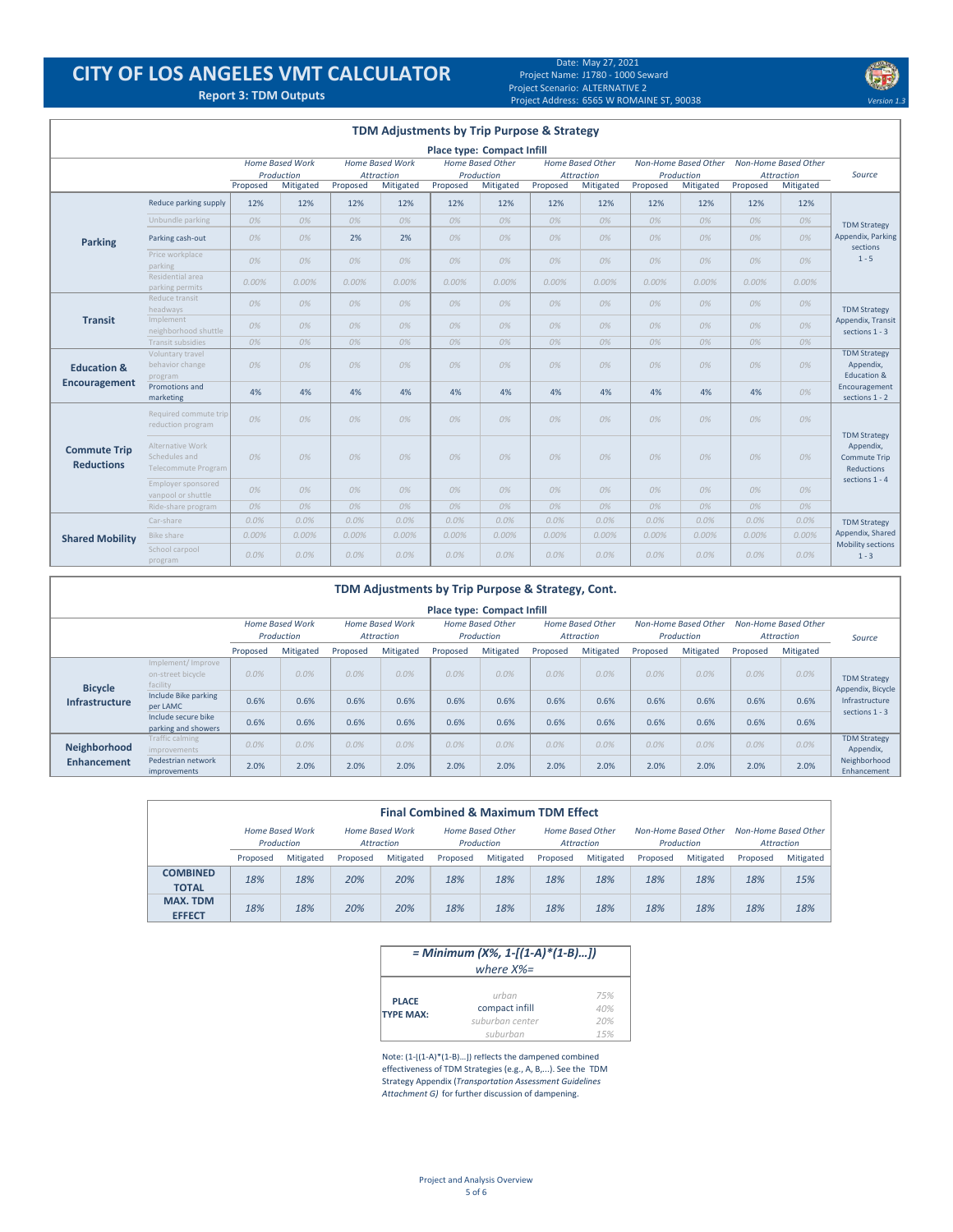## **CITY OF LOS ANGELES VMT CALCULATOR Report 4: MXD Methodology**

Date: May 27, 2021 Project Name: J1780 ‐ 1000 Seward Project Scenario: ALTERNATIVE 2 Project Address: 6565 W ROMAINE ST, 90038 **1.3** Version 1.3



| <b>MXD Methodology - Project Without TDM</b> |                         |                       |                  |                     |                       |                |  |  |  |  |  |
|----------------------------------------------|-------------------------|-----------------------|------------------|---------------------|-----------------------|----------------|--|--|--|--|--|
|                                              | <b>Unadjusted Trips</b> | <b>MXD Adjustment</b> | <b>MXD Trips</b> | Average Trip Length | <b>Unadiusted VMT</b> | <b>MXD VMT</b> |  |  |  |  |  |
| Home Based Work Production                   |                         | $0.0\%$               |                  | 7.1                 |                       |                |  |  |  |  |  |
| Home Based Other Production                  |                         | 0.0%                  |                  | 4.7                 |                       |                |  |  |  |  |  |
| Non-Home Based Other Production              | 296                     | $-5.1%$               | 281              | 7.5                 | 2.220                 | 2,108          |  |  |  |  |  |
| Home-Based Work Attraction                   | 590                     | $-28.0%$              | 425              | 9.0                 | 5,310                 | 3,825          |  |  |  |  |  |
| Home-Based Other Attraction                  | 644                     | $-49.5%$              | 325              | 6.6                 | 4.250                 | 2,145          |  |  |  |  |  |
| Non-Home Based Other Attraction              | 296                     | $-5.1%$               | 281              | 6.7                 | 1,983                 | 1,883          |  |  |  |  |  |

#### **MXD Methodology with TDM Measures**

|                                 |                       | <b>Proposed Project</b> |                    | <b>Project with Mitigation Measures</b> |                        |                      |  |  |
|---------------------------------|-----------------------|-------------------------|--------------------|-----------------------------------------|------------------------|----------------------|--|--|
|                                 | <b>TDM Adjustment</b> | <b>Project Trips</b>    | <b>Project VMT</b> | <b>TDM Adiustment</b>                   | <b>Mitigated Trips</b> | <b>Mitigated VMT</b> |  |  |
| Home Based Work Production      | $-18.3%$              |                         |                    | $-18.3%$                                |                        |                      |  |  |
| Home Based Other Production     | $-18.3%$              |                         |                    | $-18.3%$                                |                        |                      |  |  |
| Non-Home Based Other Production | $-18.3%$              | 230                     | 1.722              | $-18.3%$                                | 230                    | 1,722                |  |  |
| Home-Based Work Attraction      | $-20.2%$              | 339                     | 3.052              | $-20.2%$                                | 339                    | 3.052                |  |  |
| Home-Based Other Attraction     | $-18.3%$              | 265                     | 1.752              | $-18.3%$                                | 265                    | 1.752                |  |  |
| Non-Home Based Other Attraction | $-18.3%$              | 230                     | 1.538              | $-18.3%$                                | 230                    | 1,538                |  |  |

| <b>MXD VMT Methodology Per Capita &amp; Per Employee</b> |                         |                                         |  |  |  |  |  |  |  |  |
|----------------------------------------------------------|-------------------------|-----------------------------------------|--|--|--|--|--|--|--|--|
| <b>Total Population: 0</b>                               |                         |                                         |  |  |  |  |  |  |  |  |
| <b>Total Employees: 407</b>                              |                         |                                         |  |  |  |  |  |  |  |  |
| APC: Central                                             |                         |                                         |  |  |  |  |  |  |  |  |
|                                                          | <b>Proposed Project</b> | <b>Project with Mitigation Measures</b> |  |  |  |  |  |  |  |  |
| Total Home Based Production VMT                          | 0                       |                                         |  |  |  |  |  |  |  |  |
| Total Home Based Work Attraction VMT                     | 3,052                   | 3,052                                   |  |  |  |  |  |  |  |  |
| <b>Total Home Based VMT Per Capita</b>                   | 0.0                     | 0.0                                     |  |  |  |  |  |  |  |  |
| Total Work Based VMT Per Employee                        | 7.5                     | 7.5                                     |  |  |  |  |  |  |  |  |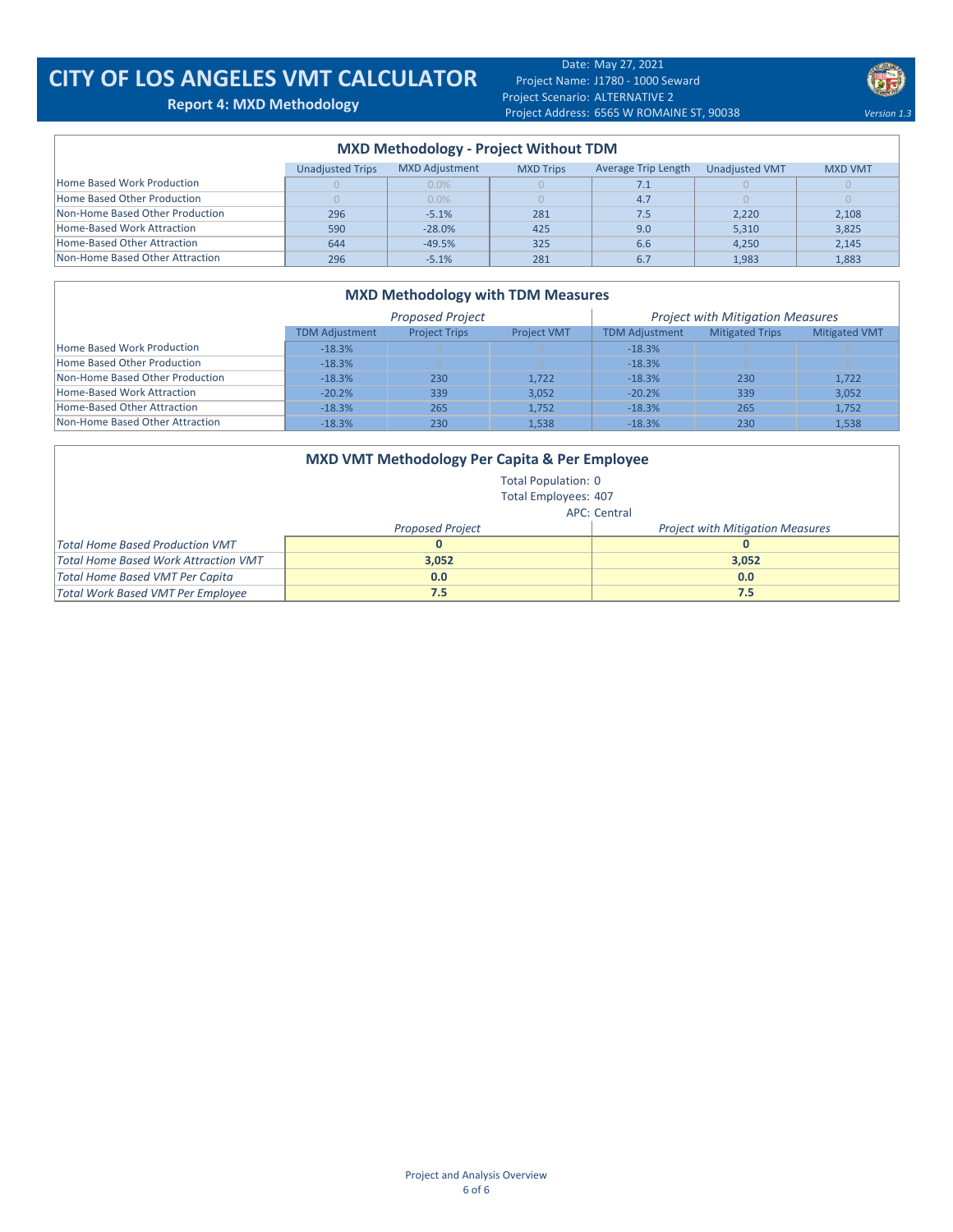*Attachment B* 

*Alternative 3 VMT Calculator Analysis Worksheets*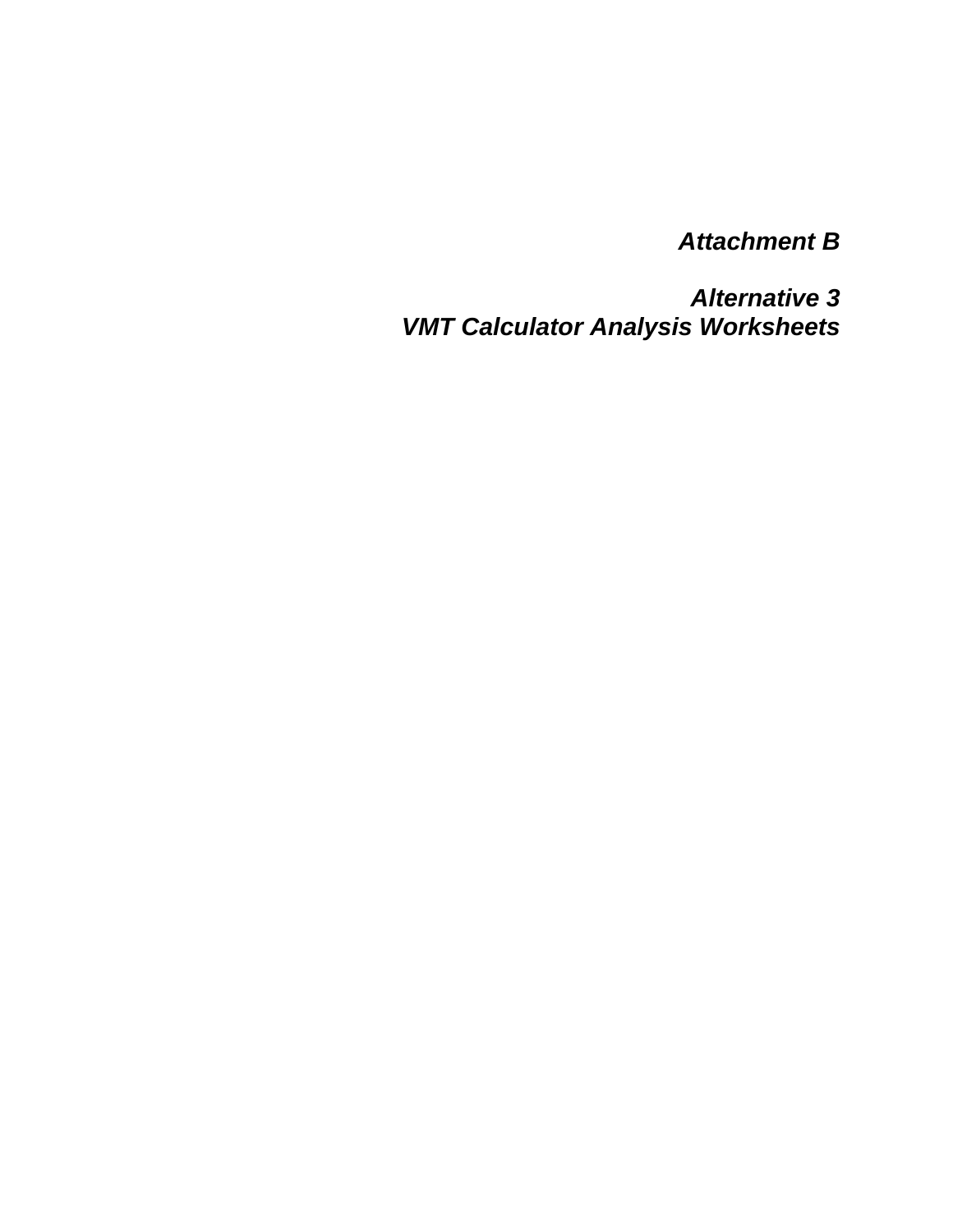## **CITY OF LOS ANGELES VMT CALCULATOR Version 1.3**



## *Project Screening Criteria: Is this project required to conduct a vehicle miles traveled analysis?*

## **Project Information**



## **Project Screening Summary**

| <b>Project:</b>  | J1780 - 1000 Seward                                                                                                                                                                                |     | <b>Land Use Type</b>                                                                                                     | <b>Value</b>   | <b>Unit</b> |  |
|------------------|----------------------------------------------------------------------------------------------------------------------------------------------------------------------------------------------------|-----|--------------------------------------------------------------------------------------------------------------------------|----------------|-------------|--|
|                  |                                                                                                                                                                                                    | www | Retail   High-Turnover Sit-Down Restaurant                                                                               |                | ksf         |  |
| <b>Scenario:</b> | ALTERNATIVE 3                                                                                                                                                                                      | O   | Retail   High-Turnover Sit-Down Restaurant<br>Office   General Office                                                    | 2.551<br>8.442 | ksf<br>ksf  |  |
| <b>Address:</b>  | 6565 W ROMAINE ST, 90038                                                                                                                                                                           |     |                                                                                                                          |                |             |  |
|                  | <b>ALORADO</b><br>OLYMPIC<br><b>WASHINGTON</b>                                                                                                                                                     |     | Click here to add a single custom land use type (will be included in the above list)<br><b>Proposed Project Land Use</b> |                |             |  |
|                  | RODEO                                                                                                                                                                                              |     | <b>Land Use Type</b>                                                                                                     | <b>Value</b>   | <b>Unit</b> |  |
|                  | 41ST<br><b>HER KING. JF</b>                                                                                                                                                                        |     | Office   General Office<br>$\overline{\phantom{a}}$                                                                      | 92.2           | ksf         |  |
|                  |                                                                                                                                                                                                    |     | Office   General Office                                                                                                  | 51.225         | ksf         |  |
|                  | Is the project replacing an existing number of<br>residential units with a smaller number of<br>residential units AND is located within one-half<br>mile of a fixed-rail or fixed-quideway transit |     |                                                                                                                          |                |             |  |

| $\left( \cdot \right)$<br>r i<br>a. | uη |  |
|-------------------------------------|----|--|

| Click here to add a single custom land use type (will be included in the above list) |
|--------------------------------------------------------------------------------------|
|                                                                                      |

| <b>Existing</b><br><b>Land Use</b>                                                                                                       | <b>Proposed</b>                  |                               |  |  |  |  |  |
|------------------------------------------------------------------------------------------------------------------------------------------|----------------------------------|-------------------------------|--|--|--|--|--|
| 223<br>Daily Vehicle Trips                                                                                                               | 410<br>Daily Vehicle Trips       |                               |  |  |  |  |  |
| 1.638<br>Daily VMT                                                                                                                       | 3,284<br>Daily VMT               |                               |  |  |  |  |  |
|                                                                                                                                          | <b>Tier 1 Screening Criteria</b> |                               |  |  |  |  |  |
| Project will have less residential units compared<br>to existing residential units & is within one-half<br>mile of a fixed-rail station. |                                  |                               |  |  |  |  |  |
|                                                                                                                                          | <b>Tier 2 Screening Criteria</b> |                               |  |  |  |  |  |
| The net increase in daily trips < 250 trips                                                                                              |                                  | 187<br><b>Net Daily Trips</b> |  |  |  |  |  |
| The net increase in daily VMT $\leq$ 0                                                                                                   | 1.646<br><b>Net Daily VMT</b>    |                               |  |  |  |  |  |
| The proposed project consists of only retail<br>0.000<br>land uses $\leq 50,000$ square feet total.<br>ksf                               |                                  |                               |  |  |  |  |  |

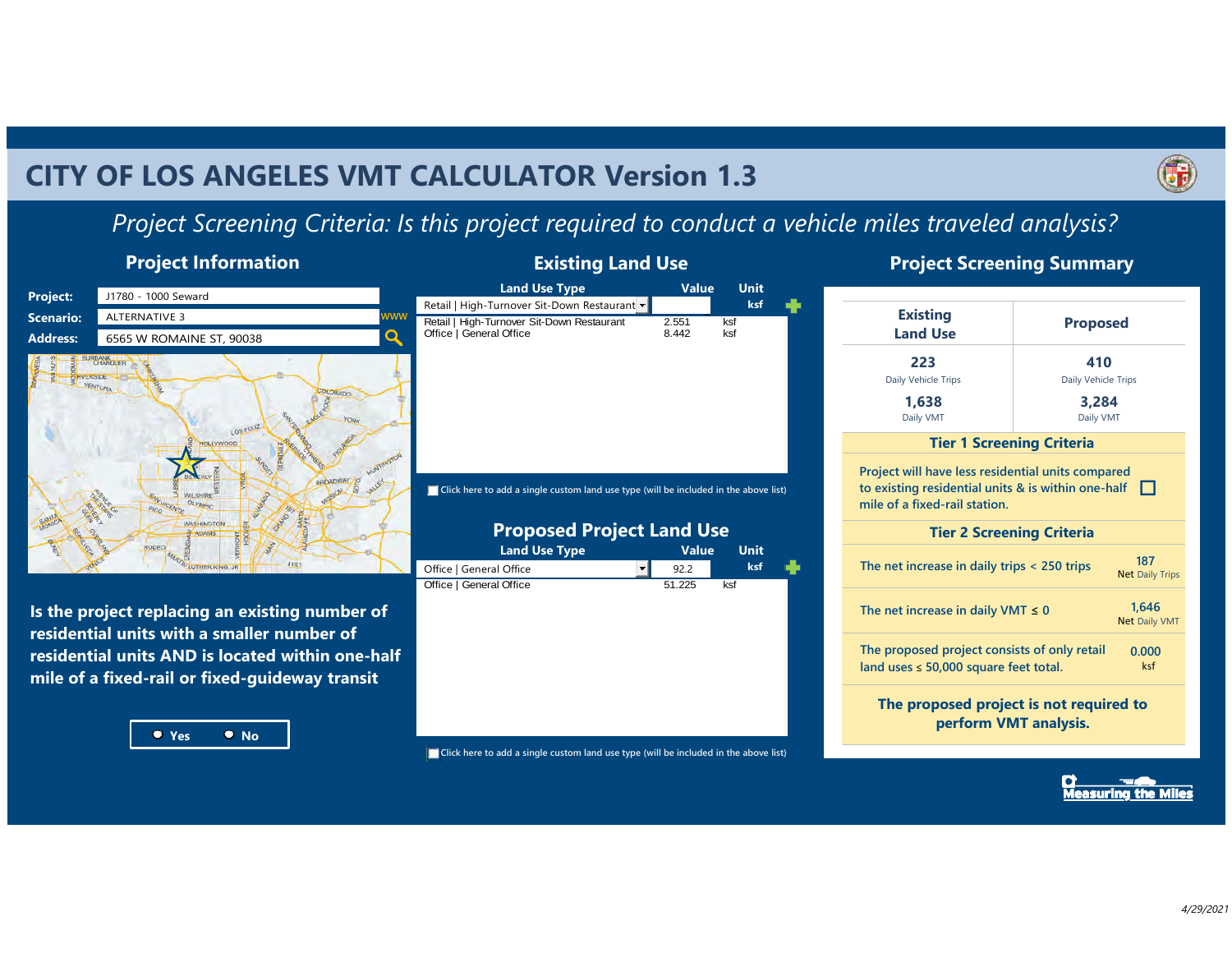## **CITY OF LOS ANGELES VMT CALCULATOR Version 1.3**



**Analysis Results**

## **Project Information**



**TDM Strategies**

Measuring the Miles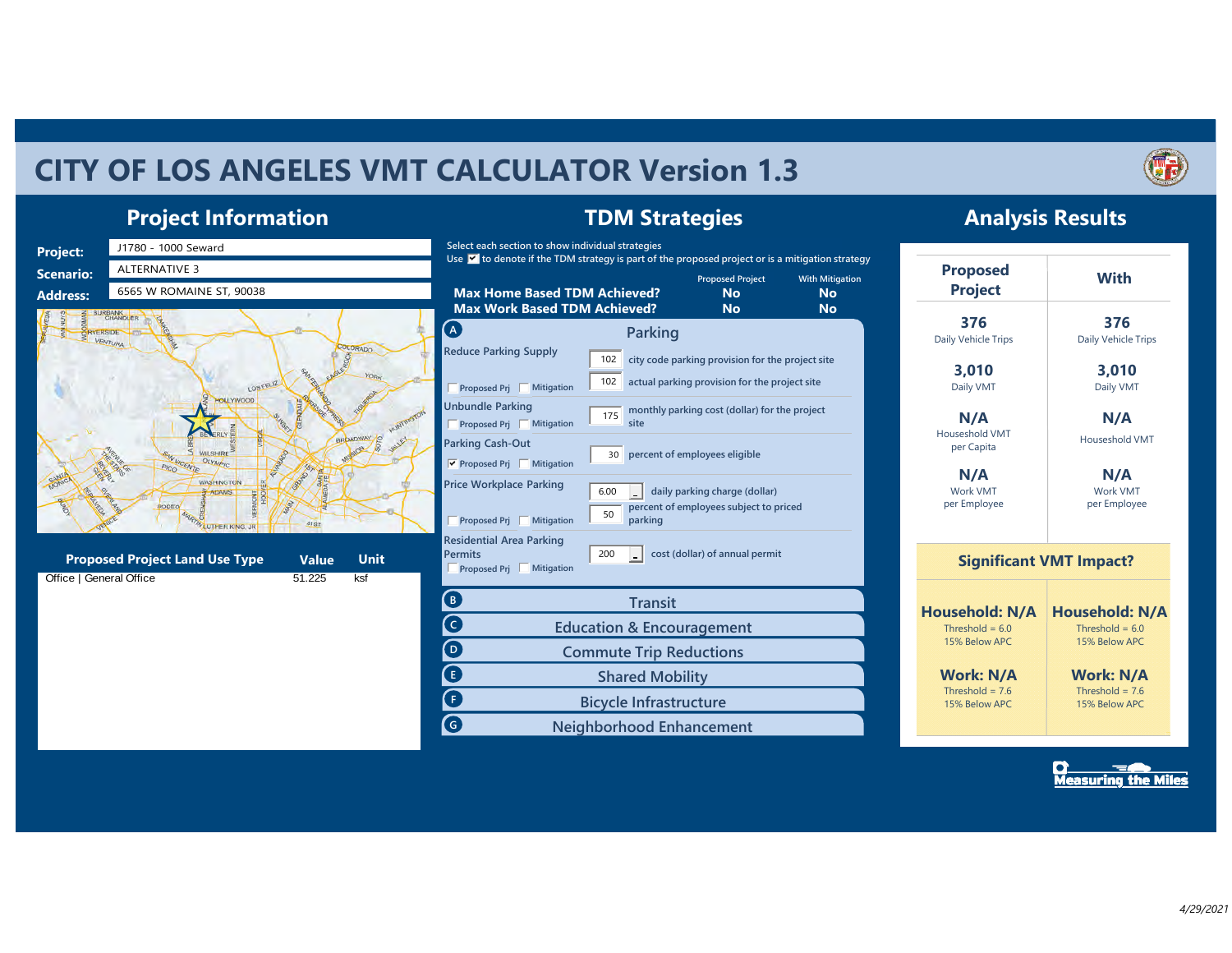## **CITY OF LOS ANGELES VMT CALCULATOR**

Date: April 29, 2021 Project Name: J1780 ‐ 1000 Seward Project Scenario: ALTERNATIVE 3 Project Address: 6565 W ROMAINE ST, 90038 Version 1.3



**Report 1: Project & Analysis Overview**

| <b>Project Information</b> |                               |                |                 |  |  |  |  |  |
|----------------------------|-------------------------------|----------------|-----------------|--|--|--|--|--|
|                            | <b>Land Use Type</b>          | Value          | <b>Units</b>    |  |  |  |  |  |
|                            | Single Family                 | $\Omega$       | DU              |  |  |  |  |  |
|                            | Multi Family                  | $\overline{O}$ | DU              |  |  |  |  |  |
| Housing                    | Townhouse                     | $\Omega$       | DU              |  |  |  |  |  |
|                            | Hotel                         | $\Omega$       | Rooms           |  |  |  |  |  |
|                            | Motel                         | $\Omega$       | Rooms           |  |  |  |  |  |
|                            | Family                        | $\overline{O}$ | DU              |  |  |  |  |  |
|                            | Senior                        | $\overline{O}$ | DU              |  |  |  |  |  |
| Affordable Housing         | <b>Special Needs</b>          | $\overline{O}$ | DU              |  |  |  |  |  |
|                            | <b>Permanent Supportive</b>   | $\theta$       | DU              |  |  |  |  |  |
|                            | <b>General Retail</b>         | 0.000          | ksf             |  |  |  |  |  |
|                            | <b>Furniture Store</b>        | 0.000          | ksf             |  |  |  |  |  |
|                            | Pharmacy/Drugstore            | 0.000          | ksf             |  |  |  |  |  |
|                            | Supermarket                   | 0.000          | $k$ sf          |  |  |  |  |  |
|                            | <b>Bank</b>                   | 0.000          | ksf             |  |  |  |  |  |
|                            | <b>Health Club</b>            | 0.000          | ksf             |  |  |  |  |  |
| Retail                     | High-Turnover Sit-Down        |                |                 |  |  |  |  |  |
|                            | Restaurant                    | 0.000          | $k$ sf          |  |  |  |  |  |
|                            | <b>Fast-Food Restaurant</b>   | 0.000          | ksf             |  |  |  |  |  |
|                            | <b>Quality Restaurant</b>     | 0.000          | ksf             |  |  |  |  |  |
|                            | Auto Repair                   | 0.000          | ksf             |  |  |  |  |  |
|                            | Home Improvement              | 0.000          | ksf             |  |  |  |  |  |
|                            | <b>Free-Standing Discount</b> | 0.000          | ksf             |  |  |  |  |  |
|                            | Movie Theater                 | $\overline{O}$ | Seats           |  |  |  |  |  |
| <b>Office</b>              | <b>General Office</b>         | 51.225         | ksf             |  |  |  |  |  |
|                            | <b>Medical Office</b>         | 0.000          | ksf             |  |  |  |  |  |
|                            | Light Industrial              | 0.000          | ksf             |  |  |  |  |  |
| Industrial                 | Manufacturing                 | 0.000          | ksf             |  |  |  |  |  |
|                            | Warehousing/Self-Storage      | 0.000          | ksf             |  |  |  |  |  |
|                            | University                    | $\overline{O}$ | <b>Students</b> |  |  |  |  |  |
|                            | <b>High School</b>            | $\overline{O}$ | <b>Students</b> |  |  |  |  |  |
| School                     | Middle School                 | $\overline{O}$ | <b>Students</b> |  |  |  |  |  |
|                            | Elementary                    | $\overline{O}$ | <b>Students</b> |  |  |  |  |  |
|                            | Private School (K-12)         | $\overline{O}$ | <b>Students</b> |  |  |  |  |  |
| Other                      |                               | $\overline{O}$ | Trips           |  |  |  |  |  |

|                      | <b>Analysis Results</b>                 |                      |                            |  |
|----------------------|-----------------------------------------|----------------------|----------------------------|--|
|                      | <b>Total Employees: 205</b>             |                      |                            |  |
|                      | <b>Total Population: 0</b>              |                      |                            |  |
|                      | <b>Proposed Project</b>                 |                      | <b>With Mitigation</b>     |  |
| 376                  | <b>Daily Vehicle Trips</b>              | 376                  | <b>Daily Vehicle Trips</b> |  |
| 3,010                | <b>Daily VMT</b>                        | 3,010                | <b>Daily VMT</b>           |  |
|                      | <b>Household VMT</b>                    |                      | <b>Household VMT per</b>   |  |
| N/A                  | per Capita                              | N/A                  | Capita                     |  |
|                      | <b>Work VMT</b>                         |                      | <b>Work VMT per</b>        |  |
| N/A                  | per Employee                            | N/A                  | <b>Employee</b>            |  |
|                      | <b>Significant VMT Impact?</b>          |                      |                            |  |
|                      | <b>APC: Central</b>                     |                      |                            |  |
|                      | Impact Threshold: 15% Below APC Average |                      |                            |  |
|                      | Household = $6.0$                       |                      |                            |  |
|                      | Work = $7.6$                            |                      |                            |  |
|                      | <b>Proposed Project</b>                 |                      | <b>With Mitigation</b>     |  |
| <b>VMT Threshold</b> | <b>Impact</b>                           | <b>VMT Threshold</b> | <b>Impact</b>              |  |
| Household $> 6.0$    | N/A                                     | Household $> 6.0$    | N/A                        |  |
| Work $> 7.6$         | N/A                                     | Work $> 7.6$         | N/A                        |  |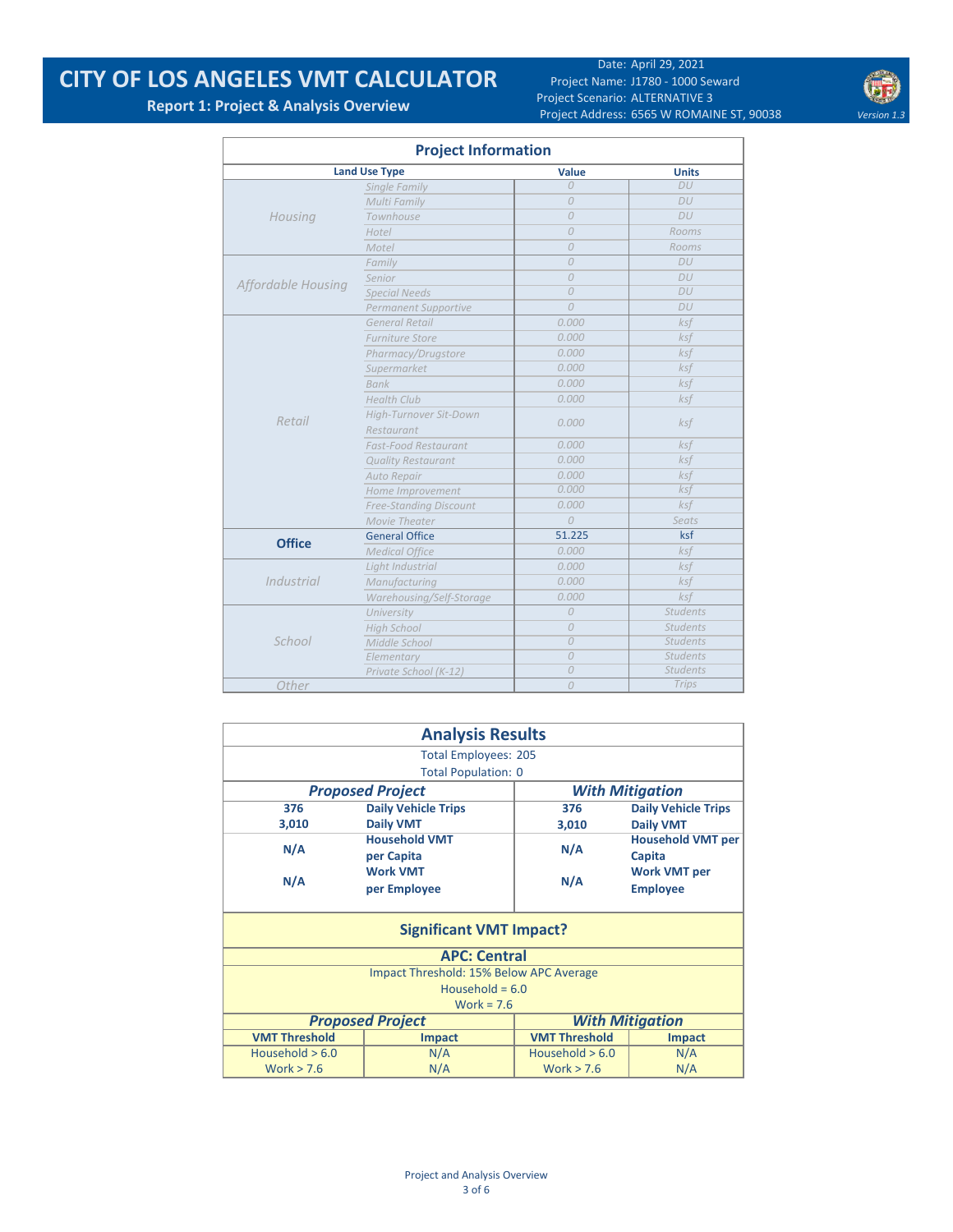## **CITY OF LOS ANGELES VMT CALCULATOR Report 2: TDM Inputs**

 $\bigcirc$ Date: April 29, 2021<br>
Project Name: 11780 - 1000 Seward<br>
Project Scenario: ALTERNATIVE 3<br>
Project Address: *6565* W ROMAINE 5T, 90038<br>
Version 1.3

April 29, 2021 J1780 ‐ 1000 Seward ALTERNATIVE 3 6565 W ROMAINE ST, 90038

|                                          |                                                | <b>TDM Strategy Inputs</b>                                                                           |                                           |                                           |
|------------------------------------------|------------------------------------------------|------------------------------------------------------------------------------------------------------|-------------------------------------------|-------------------------------------------|
|                                          | <b>Strategy Type</b>                           | <b>Description</b><br>City code parkin                                                               | <b>Proposed Project</b>                   | <b>Mitigations</b>                        |
|                                          | Reduce parking<br>supply                       | provision (spaces)<br>Actual parking                                                                 | $\cal O$                                  | $\cal O$                                  |
|                                          |                                                | provision (spaces)<br>Monthly cost for                                                               | $\theta$                                  | $\theta$                                  |
|                                          | Unbundle parking                               | parking (\$)<br><b>Employees eligible</b>                                                            | \$0<br>30%                                | \$0                                       |
| <b>Parking</b>                           | Parking cash-out                               | (%)<br>Daily parking charge                                                                          |                                           | 30%                                       |
|                                          | Price workplace                                | (5)                                                                                                  | \$0.00                                    | \$0.00                                    |
|                                          | parking                                        | Employees subject to<br>priced parking (%)                                                           | 0%                                        | 0%                                        |
|                                          | Residential area<br>parking permits            | Cost of annual<br>permit (\$)                                                                        | 50                                        | 50                                        |
|                                          |                                                | (cont. on following page)                                                                            |                                           |                                           |
|                                          | <b>Strategy Type</b>                           | <b>TDM Strategy Inputs, Cont.</b><br><b>Description</b>                                              | <b>Proposed Project</b>                   | <b>Mitigations</b>                        |
|                                          |                                                | Reduction in<br>headways (Increase<br>In frequency) (%)                                              | 0%                                        | 0%                                        |
|                                          | Reduce transit<br>headways                     | Existing transit mode<br>share (as a percent<br>of total daily trips)<br>(%)                         | 0%                                        | 0%                                        |
| <b>Transit</b>                           |                                                | Lines within project<br>site improved (<50%,<br>$>=50%$                                              | $\theta$                                  | $\overline{O}$                            |
|                                          | <i>Implement</i><br>neighborhood shuttle       | Degree of<br><i>implementation</i><br>(low, medium, high)                                            | 0                                         | 0                                         |
|                                          |                                                | Employees and<br>residents eligible (%)<br>Employees and                                             | 0%                                        | 0%                                        |
|                                          |                                                | residents eligible (%)                                                                               | 0%                                        | 0%                                        |
|                                          | Transit subsidies                              | Amount of transit<br>subsidy per<br>passenger (daily<br>equivalent) (\$)                             | 50.00                                     | \$0.00                                    |
| <b>Education &amp;</b>                   | Voluntary travel<br>behavior change<br>program | Employees and<br>residents                                                                           | O%                                        | 0%                                        |
| Encouragement                            | Promotions and<br>marketing                    | participating (%)<br><b>Employees and</b><br>residents                                               | 100%                                      | 100%                                      |
|                                          | <b>Strategy Type</b>                           | TDM Strategy Inputs, Cont.<br><b>Description</b>                                                     | <b>Proposed Project</b>                   | <b>Mitigations</b>                        |
|                                          | Required commute<br>trip reduction             | Employees<br>participating (%)                                                                       | 0%                                        | 0%                                        |
|                                          | program<br>Alternative Work                    | Employees                                                                                            | 0%                                        | 0%                                        |
|                                          | Schedules and<br>Telecommute                   | participating (%)<br>Type of program                                                                 | ${\cal O}$                                | $\cal O$                                  |
| <b>Commute Trip</b><br><b>Reductions</b> | Employer sponsored                             | Degree of<br><i>implementation</i><br>(low, medlum, high)                                            | $\theta$                                  | $\theta$                                  |
|                                          | vanpool or shuttle                             | Employees eligible<br>(%)                                                                            | 0%                                        | 0%                                        |
|                                          |                                                | Employer size (small,                                                                                | $\theta$                                  | $\theta$                                  |
|                                          |                                                | medium, large)<br>Employees eligible                                                                 |                                           |                                           |
|                                          | Ride-share program                             | (%)                                                                                                  | 0%                                        | 0%                                        |
|                                          | Car share                                      | Car share project<br>setting (Urban,<br>Suburban, All Other)                                         | 0                                         | 0                                         |
| <b>Shared Mobility Bike share</b>        |                                                | Within 600 feet of<br>existing bike share<br>station - OR-<br>Implementing new<br>bike share station | $\theta$                                  |                                           |
|                                          |                                                |                                                                                                      |                                           | $\theta$                                  |
|                                          | School carpool<br>program                      | (Yes/No)<br>Level of<br><i>Implementation</i>                                                        | $\cal O$                                  | $\mathcal{O}$                             |
|                                          |                                                | (Low, Medium, High)<br>(cont. on following page)                                                     |                                           |                                           |
|                                          |                                                | TDM Strategy Inputs, Cont.                                                                           |                                           |                                           |
|                                          | <b>Strategy Type</b><br>Implement/Improve      | <b>Description</b><br>Provide bicycle                                                                | <b>Proposed Project</b>                   | <b>Mitigations</b>                        |
|                                          | on-street bicycle<br>facility                  | facility along site<br>(Yes/No)                                                                      | $\theta$                                  | $\Omega$                                  |
| <b>Bicycle</b><br>Infrastructure         | Include Bike parking<br>per LAMC               | Meets City Bike<br><b>Parking Code</b><br>(Yes/No)                                                   | Yes                                       | Yes                                       |
|                                          | Include secure bike<br>parking and showers     | Includes indoor bike<br>parking/lockers,<br>showers, & repair<br>station (Yes/No)                    | Yes                                       | Yes                                       |
|                                          |                                                | Streets with traffic<br>calming                                                                      | 0%                                        | 0%                                        |
| Neighborhood                             | Traffic calming<br><i>improvements</i>         | Improvements (%)<br>Intersections with<br>traffic calming                                            | 0%                                        | 0%                                        |
| <b>Enhancement</b>                       | Pedestrian network<br>improvements             | Improvements (%)<br>Included (within<br>project and<br>connecting off-<br>site/within project        | within project and<br>connecting off-site | within project and<br>connecting off-site |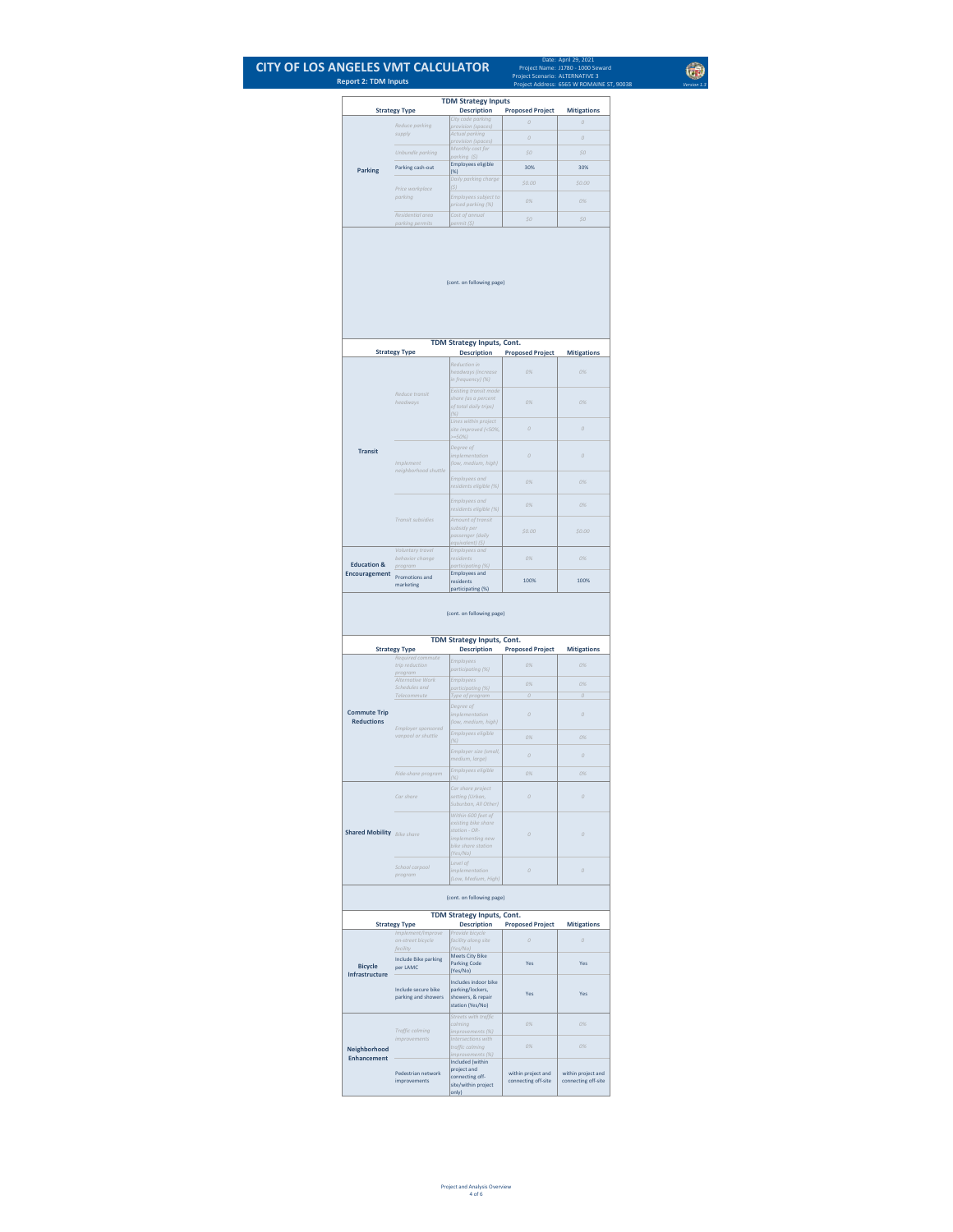## **CITY OF LOS ANGELES VMT CALCULATOR**

Date: April 29, 2021 Project Name: J1780 ‐ 1000 Seward Project Scenario: ALTERNATIVE 3 Project Address: **Report 3: TDM Outputs** *Version 1.3* 6565 W ROMAINE ST, 90038

|                                          |                                                          |          |                                                                                     |          | <b>TDM Adjustments by Trip Purpose &amp; Strategy</b> |                                       |                                   |          |                                                                                    |          |                                           |          |           |                                                                                    |
|------------------------------------------|----------------------------------------------------------|----------|-------------------------------------------------------------------------------------|----------|-------------------------------------------------------|---------------------------------------|-----------------------------------|----------|------------------------------------------------------------------------------------|----------|-------------------------------------------|----------|-----------|------------------------------------------------------------------------------------|
|                                          |                                                          |          |                                                                                     |          |                                                       |                                       | <b>Place type: Compact Infill</b> |          |                                                                                    |          |                                           |          |           |                                                                                    |
|                                          |                                                          |          | <b>Home Based Work</b><br><b>Home Based Work</b><br>Production<br><b>Attraction</b> |          |                                                       | <b>Home Based Other</b><br>Production |                                   |          | <b>Home Based Other</b><br><b>Non-Home Based Other</b><br>Production<br>Attraction |          | <b>Non-Home Based Other</b><br>Attraction |          | Source    |                                                                                    |
|                                          |                                                          | Proposed | Mitigated                                                                           | Proposed | Mitigated                                             | Proposed                              | Mitigated                         | Proposed | Mitigated                                                                          | Proposed | Mitigated                                 | Proposed | Mitigated |                                                                                    |
|                                          | Reduce parking supply                                    | 0%       | 0%                                                                                  | 0%       | 0%                                                    | 0%                                    | 0%                                | 0%       | 0%                                                                                 | 0%       | 0%                                        | 0%       | 0%        |                                                                                    |
|                                          | Unbundle parking                                         | 0%       | 0%                                                                                  | 0%       | 0%                                                    | 0%                                    | 0%                                | 0%       | 0%                                                                                 | 0%       | 0%                                        | 0%       | 0%        | <b>TDM Strategy</b>                                                                |
| <b>Parking</b>                           | Parking cash-out                                         | 0%       | 0%                                                                                  | 2%       | 2%                                                    | 0%                                    | 0%                                | 0%       | 0%                                                                                 | 0%       | 0%                                        | 0%       | 0%        | Appendix, Parking<br>sections                                                      |
|                                          | Price workplace<br>parking                               | 0%       | 0%                                                                                  | 0%       | 0%                                                    | 0%                                    | 0%                                | 0%       | 0%                                                                                 | 0%       | 0%                                        | 0%       | 0%        | $1 - 5$                                                                            |
|                                          | Residential area<br>parking permits                      | 0.00%    | 0.00%                                                                               | $0.00\%$ | 0.00%                                                 | 0.00%                                 | 0.00%                             | 0.00%    | $0.00\%$                                                                           | 0.00%    | 0.00%                                     | 0.00%    | 0.00%     |                                                                                    |
|                                          | Reduce transit<br>headways                               | 0%       | 0%                                                                                  | 0%       | 0%                                                    | 0%                                    | 0%                                | 0%       | 0%                                                                                 | 0%       | 0%                                        | 0%       | 0%        | <b>TDM Strategy</b>                                                                |
| <b>Transit</b>                           | Implement<br>neighborhood shuttle                        | 0%       | 0%                                                                                  | 0%       | 0%                                                    | 0%                                    | 0%                                | 0%       | 0%                                                                                 | 0%       | 0%                                        | 0%       | 0%        | Appendix, Transit<br>sections $1 - 3$                                              |
|                                          | Transit subsidies                                        | 0%       | 0%                                                                                  | 0%       | 0%                                                    | 0%                                    | 0%                                | 0%       | 0%                                                                                 | 0%       | 0%                                        | 0%       | 0%        |                                                                                    |
| <b>Education &amp;</b>                   | Voluntary travel<br>behavior change<br>program           | 0%       | 0%                                                                                  | 0%       | 0%                                                    | 0%                                    | 0%                                | 0%       | 0%                                                                                 | 0%       | 0%                                        | 0%       | 0%        | <b>TDM Strategy</b><br>Appendix,<br>Education &<br>Encouragement<br>sections 1 - 2 |
| <b>Encouragement</b>                     | Promotions and<br>marketing                              | 4%       | 4%                                                                                  | 4%       | 4%                                                    | 4%                                    | 4%                                | 4%       | 4%                                                                                 | 4%       | 4%                                        | 4%       | 0%        |                                                                                    |
|                                          | Required commute trip<br>reduction program               | 0%       | 0%                                                                                  | 0%       | 0%                                                    | 0%                                    | 0%                                | 0%       | 0%                                                                                 | 0%       | 0%                                        | 0%       | 0%        | <b>TDM Strategy</b>                                                                |
| <b>Commute Trip</b><br><b>Reductions</b> | Alternative Work<br>Schedules and<br>Telecommute Program | 0%       | 0%                                                                                  | 0%       | 0%                                                    | 0%                                    | 0%                                | 0%       | 0%                                                                                 | 0%       | 0%                                        | 0%       | 0%        | Appendix,<br><b>Commute Trip</b><br><b>Reductions</b>                              |
|                                          | Employer sponsored<br>vanpool or shuttle                 | 0%       | 0%                                                                                  | 0%       | 0%                                                    | 0%                                    | 0%                                | 0%       | 0%                                                                                 | 0%       | 0%                                        | 0%       | 0%        | sections 1 - 4                                                                     |
|                                          | Ride-share program                                       | 0%       | 0%                                                                                  | 0%       | 0%                                                    | 0%                                    | 0%                                | 0%       | 0%                                                                                 | 0%       | 0%                                        | 0%       | 0%        |                                                                                    |
|                                          | Car-share                                                | $0.0\%$  | $0.0\%$                                                                             | 0.0%     | $0.0\%$                                               | $0.0\%$                               | 0.0%                              | 0.0%     | 0.0%                                                                               | $0.0\%$  | $0.0\%$                                   | 0.0%     | 0.0%      | <b>TDM Strategy</b>                                                                |
| <b>Shared Mobility</b>                   | Bike share                                               | $0.00\%$ | $0.00\%$                                                                            | $0.00\%$ | 0.00%                                                 | 0.00%                                 | $0.00\%$                          | $0.00\%$ | $0.00\%$                                                                           | 0.00%    | 0.00%                                     | $0.00\%$ | 0.00%     | Appendix, Shared                                                                   |
|                                          | School carpool<br>program                                | $0.0\%$  | $0.0\%$                                                                             | 0.0%     | $0.0\%$                                               | $0.0\%$                               | $0.0\%$                           | $0.0\%$  | 0.0%                                                                               | $0.0\%$  | $0.0\%$                                   | $0.0\%$  | $0.0\%$   | Mobility sections<br>$1 - 3$                                                       |

|                                   | TDM Adjustments by Trip Purpose & Strategy, Cont.  |          |                        |          |                        |          |                         |          |                         |          |                      |          |                      |                                          |
|-----------------------------------|----------------------------------------------------|----------|------------------------|----------|------------------------|----------|-------------------------|----------|-------------------------|----------|----------------------|----------|----------------------|------------------------------------------|
| <b>Place type: Compact Infill</b> |                                                    |          |                        |          |                        |          |                         |          |                         |          |                      |          |                      |                                          |
|                                   |                                                    |          | <b>Home Based Work</b> |          | <b>Home Based Work</b> |          | <b>Home Based Other</b> |          | <b>Home Based Other</b> |          | Non-Home Based Other |          | Non-Home Based Other |                                          |
|                                   |                                                    |          | Production             |          | Attraction             |          | Production              |          | Attraction              |          | Production           |          | Attraction           | Source                                   |
|                                   |                                                    | Proposed | Mitigated              | Proposed | Mitigated              | Proposed | Mitigated               | Proposed | Mitigated               | Proposed | Mitigated            | Proposed | Mitigated            |                                          |
| <b>Bicycle</b>                    | Implement/Improve<br>on-street bicycle<br>facility | 0.0%     | 0.0%                   | 0.0%     | 0.0%                   | 0.0%     | $0.0\%$                 | 0.0%     | 0.0%                    | 0.0%     | 0.0%                 | 0.0%     | $0.0\%$              | <b>TDM Strategy</b><br>Appendix, Bicycle |
| <b>Infrastructure</b>             | Include Bike parking<br>per LAMC                   | 0.6%     | 0.6%                   | 0.6%     | 0.6%                   | 0.6%     | 0.6%                    | 0.6%     | 0.6%                    | 0.6%     | 0.6%                 | 0.6%     | 0.6%                 | Infrastructure<br>sections $1 - 3$       |
|                                   | Include secure bike<br>parking and showers         | 0.6%     | 0.6%                   | 0.6%     | 0.6%                   | 0.6%     | 0.6%                    | 0.6%     | 0.6%                    | 0.6%     | 0.6%                 | 0.6%     | 0.6%                 |                                          |
| Neighborhood                      | Traffic calming<br><i>improvements</i>             | 0.0%     | 0.0%                   | 0.0%     | $0.0\%$                | $0.0\%$  | $0.0\%$                 | $0.0\%$  | $0.0\%$                 | $0.0\%$  | 0.0%                 | 0.0%     | $0.0\%$              | <b>TDM Strategy</b><br>Appendix,         |
| <b>Enhancement</b>                | Pedestrian network<br>improvements                 | 2.0%     | 2.0%                   | 2.0%     | 2.0%                   | 2.0%     | 2.0%                    | 2.0%     | 2.0%                    | 2.0%     | 2.0%                 | 2.0%     | 2.0%                 | Neighborhood<br>Enhancement              |

| <b>Final Combined &amp; Maximum TDM Effect</b> |          |                                      |                                      |           |          |                                |            |                         |            |                      |            |                      |
|------------------------------------------------|----------|--------------------------------------|--------------------------------------|-----------|----------|--------------------------------|------------|-------------------------|------------|----------------------|------------|----------------------|
|                                                |          | <b>Home Based Work</b><br>Production | <b>Home Based Work</b><br>Attraction |           |          | Home Based Other<br>Production | Attraction | <b>Home Based Other</b> | Production | Non-Home Based Other | Attraction | Non-Home Based Other |
|                                                | Proposed | Mitigated                            | Proposed                             | Mitigated | Proposed | Mitigated                      | Proposed   | Mitigated               | Proposed   | Mitigated            | Proposed   | Mitigated            |
| <b>COMBINED</b><br><b>TOTAL</b>                | 7%       | 7%                                   | 9%                                   | 9%        | 7%       | 7%                             | 7%         | 7%                      | 7%         | 7%                   | 7%         | 3%                   |
| <b>MAX. TDM</b><br><b>EFFECT</b>               | 7%       | 7%                                   | 9%                                   | 9%        | 7%       | 7%                             | 7%         | 7%                      | 7%         | 7%                   | 7%         | 7%                   |

|                                  | = Minimum $(X\%, 1-[1-A)*1-B)]$<br>where $X\% =$ |                   |
|----------------------------------|--------------------------------------------------|-------------------|
| <b>PLACE</b><br><b>TYPF MAX:</b> | urhan<br>compact infill<br>suburban center       | 75%<br>40%<br>20% |
|                                  | suburban                                         | 15%               |

Note: (1‐[(1‐A)\*(1‐B)…]) reflects the dampened combined effectiveness of TDM Strategies (e.g., A, B,...). See the TDM Strategy Appendix (*Transportation Assessment Guidelines Attachment G)* for further discussion of dampening.

> Project and Analysis Overview 5 of 6